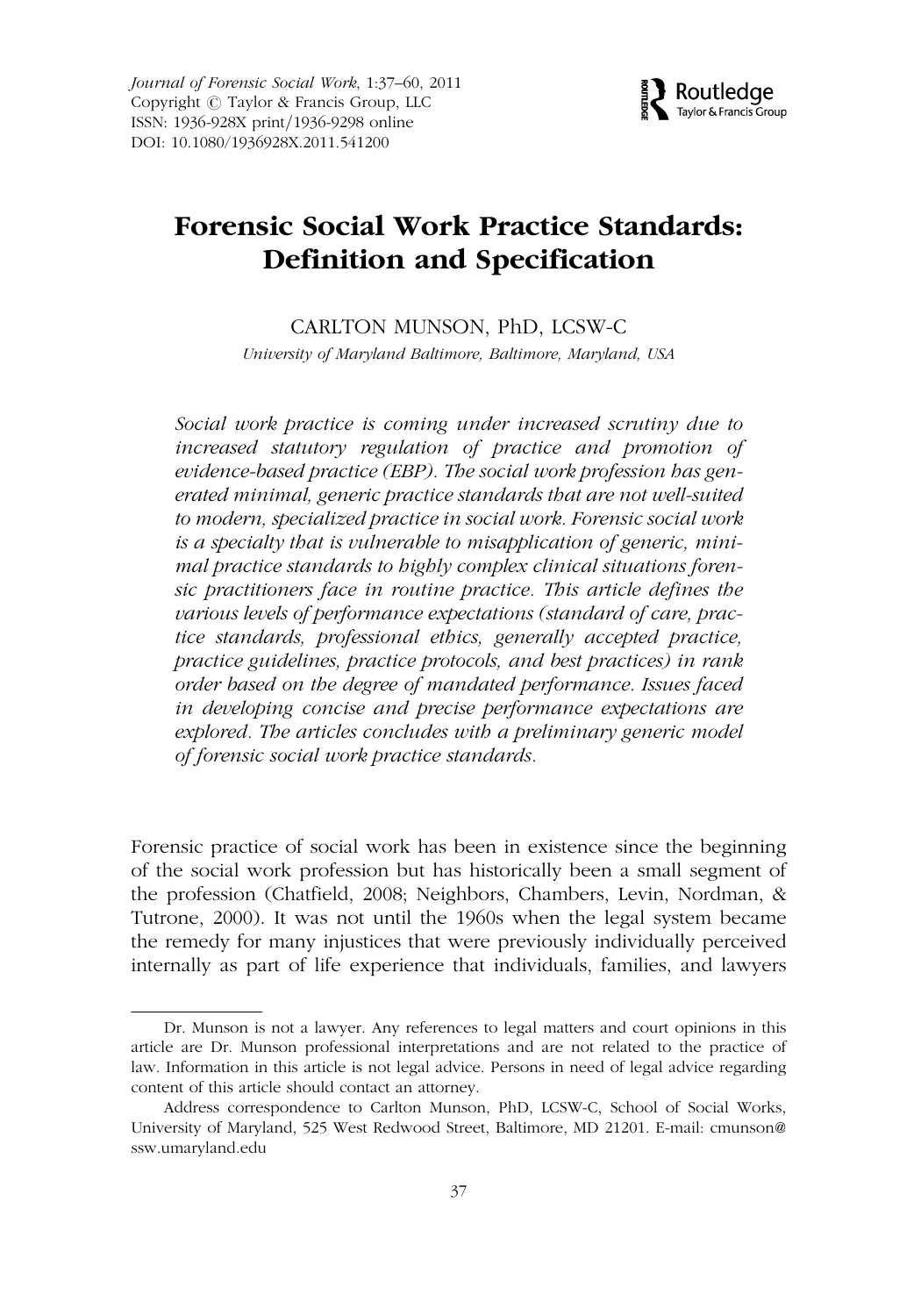began to seek legal remedies for various problems. The Federal Rules of Civil Procedure (Clermont, 2010), which are also used in many state courts systems, mandate that lawsuits be ''nonfrivioulous,'' but courts continue to be overburdened with pressure to intervene in frivolous disputes. Paralleling the increased use of legal remedies was the creation and expansion of professional regulation that mandated more practitioner accountability through documentation and publically supported complaint process. The change is illustrated by the case of Mr. C who was employed as a juvenile probation officer in 1964 after graduating from college. He was assigned to work for a wise and respected judge. The judge took Mr. C into his chambers the first day he was on the job and told Mr. C he would serve as bailiff in the judge's court for the first month and not as a probation officer. The judge explained that if Mr. C was going to work for the court, he had to be aware of the enormous power the court exercised over citizens and, as an agent of the court, Mr. C had to learn the concept of ''restraint in use of power'' as the judge called it. Mr. C reluctantly accepted the assignment and later came to realize the judge was correct. Mr. C explained that in those days the courts had significant power that was rarely exercised. Lawyers came to court with a yellow legal pad, a pen and a single manila folder with an average of 20 pages of documents. Hearings rarely lasted more than four hours. There were only two attorneys in the courtroom, one for each party. If the parties to a case failed to appear for a hearing, a bench warrant was issued and they were routinely arrested and jailed until a hearing could be scheduled. Expert witnesses were rarely used and were rarely challenged or threatened by attorneys or judges. Mr. C's file contained an average of 20 pages including the social history and court documents. Testimony was brisk and to the point. Social workers rarely testified, and there were no security guards or metal detectors. There were no complaints against experts who were generally considered immune from lawsuits. Mr. C compared the past to the present courtroom scene as much different. Most cases Mr. C appears for have four to five attorneys present. He reported being involved in cases where there were six attorneys and three legal assistants. The records were brought to court in a van daily, and boxes of documents were brought into the courtroom on dollies. The legal assistants would constantly be searching for documents for the lawyers. Hearings are almost always a whole day and some last five days. If a client fails to appear or defies the court, no sanctions are imposed. Mr. C reported one frustrated judge recently stated to a child abuser who had failed to conform to any of the conditions for reunification with the child, ''Well I guess the chief function of issuing court orders is so they can be broken.'' Sentencing guidelines severely limit judiciary discretion. Today Mr. C's typical forensic case files are three to four inches thick and have been as thick as 18 inches. Lawyers frequently attack the expert's ethics as a strategy to undermine them, and many judges consider experts as a necessary distraction and will sometimes disparage them.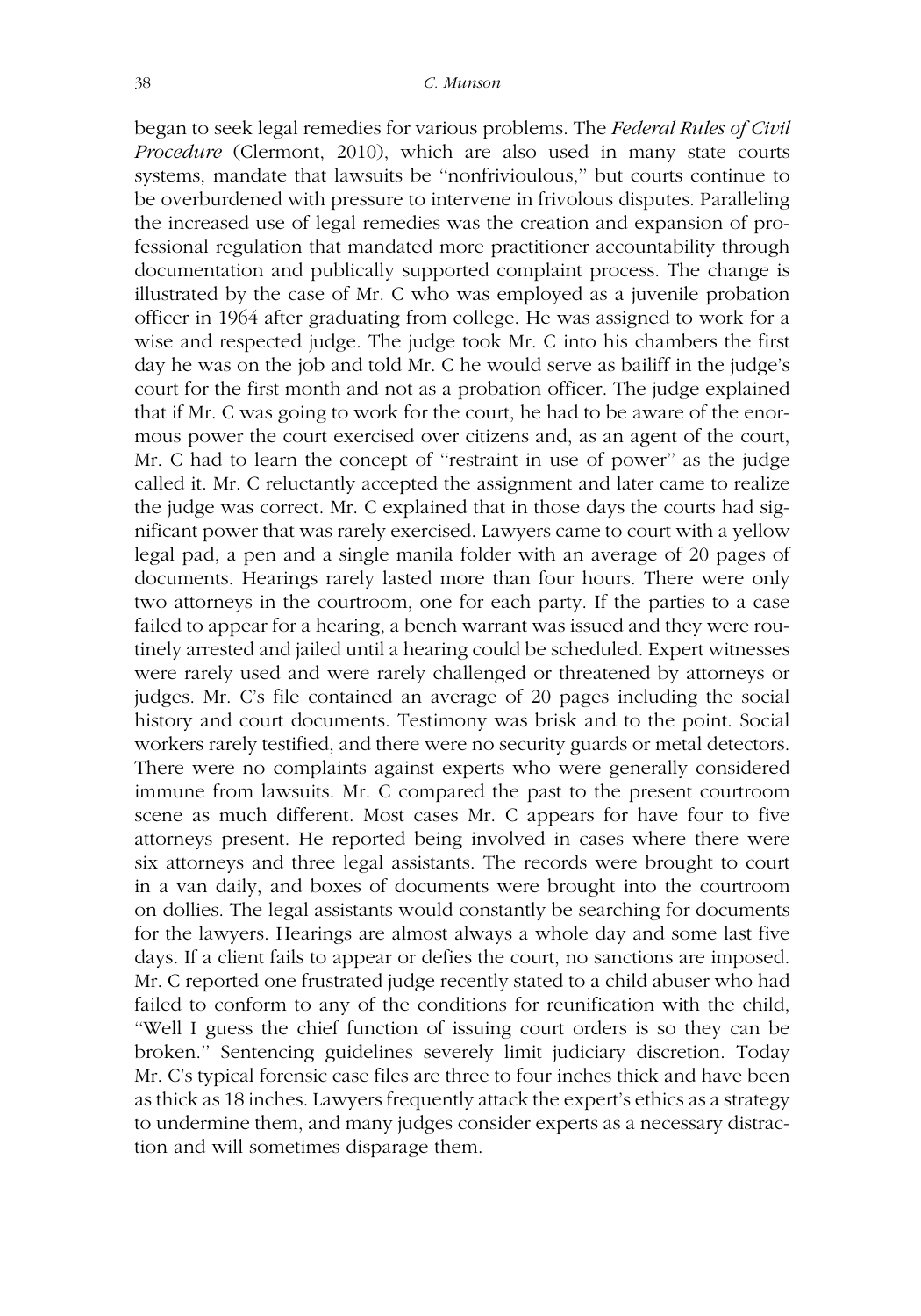Even though the number of forensic social workers has increased in court settings, they remain little understood with respect to credentials and precise areas of expertise. This was not a problem as long as there was not widespread regulation of social work practice. With the advent of licensing boards, regulation expanded but was and continues to be applied to social work practice generically. The main distinction of social workers for licensing purposes is clinical practitioners and non-clinical practitioners. After 40 years of regulation, licensing boards in social work have yet to develop specialty practice regulations even though specializations have expanded significantly over the last 40 years. Forensic social workers are very much at risk in this situation because it is rare that a licensing board contains a forensic member. It is in the midst of this current situation that the following discussion of performance expectations for forensic social workers is discussed.

#### FORENSIC SOCIAL WORK PRACTICE SPECIALIZATION

There is strong agreement that forensic social work practice is highly specialized and not the same as a general psychotherapy practice. The forensic social work literature is clear that forensic practice is unique and specialized (Barker & Branson, 2000; Brownell & Roberts, 2002; Chatfield, 2008; Maschi, Bradley, & Ward, 2009; Munson, 2002a, 2002b, 2009; National Organization of Forensic Social Work, 1997; Neighbors et al., 2000; Roberts & Brownell, 1999). Hughes and O'Neal (1983) in an early study of forensic social work practitioners pointed out the specialized nature of forensic social work practice:

The defense of a professional opinion drawn from the combined areas of legal and mental health expertise requires a substantial understanding not only of the nature and diagnosis of mental disorders but also of the content and intent of the applicable laws. Such understanding comes usually not from a general social work education but rather from specific training as an expert witness and as a forensic mental health professional. Such training must, from the authors' experience, deal with issues of what to present. Without a proper preparation in technique, even a witness with a well-considered opinion can be made to look foolish by a lawyer who is skillful at the tricks of examination. (p. 394)

The specialization of forensic social work continues to evolve (Green, Thorpe, & Traupmann, 2005). Forensic social workers practice in a number of areas performing numerous roles and services, including evaluating criminal and civil competency, court-ordered psychotherapy, evaluation of suitability to parent, child and adult custody evaluation, mediation services, probation and parole services, consultant to attorneys, termination of parental rights evaluations, bonding and attachment assessments, correctional services, domestic violence services, international child abduction, and protective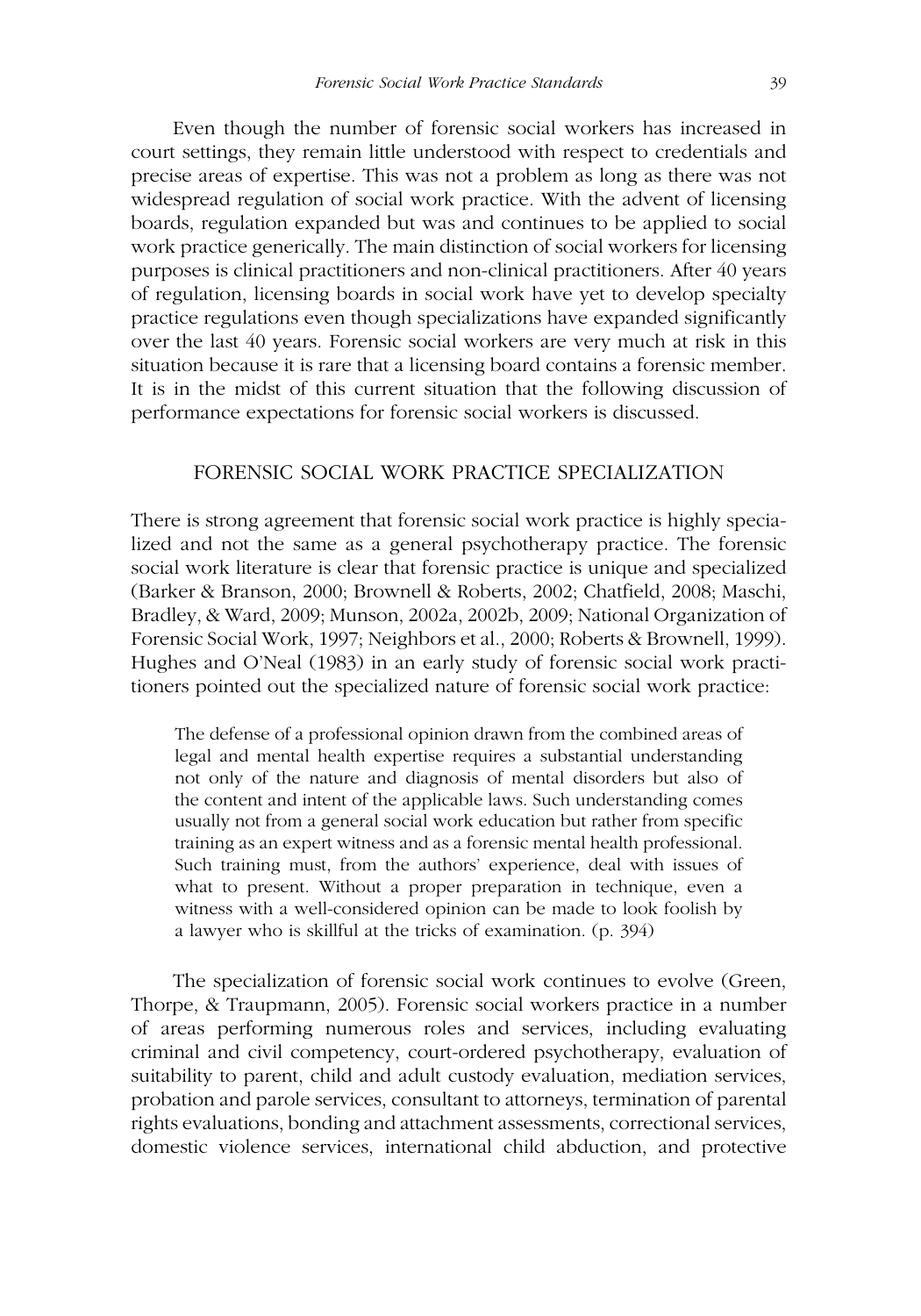shelters. They also serve as rebuttal witnesses. Given these varied roles it is not understandable why the social work profession has not developed any codified practice standards for this complex area of practice. This article is an effort to promote the development of performance expectations in the form of practice guidelines and practice standards for forensic social work practice.

#### LACK OF SOCIAL WORK PERFORMANCE EXPECTATIONS

The social work profession does not have specific forensic practice standards (Munson, 2002c). Social work regulatory boards only have generic practice standards, even though in some states the licensing boards are charged with the responsibility to designate specialties within the profession (see Virginia Social Work licensing regulations [Virginia Board of Social Work, 2010]). Some social work statutes/regulations direct the board to establish practice standards for practitioners, but few do. For example, the Maryland statute mandates the Board should be ''promoting and maintaining high professional standards for the practice of social work.'' The Maryland statute also mandates the licensing board is ''to develop, control and enforce education and practice standards for social workers practicing in Maryland.'' The National Organization of Forensic Social Work (NOFSW) has been in existence for 26 years and has a history of sponsoring forensic social work training and a mentorship program, as well as having a code of ethics that is a general statement of performance expectations but is not intended to be a practice standards document.

The National Association of Social Workers (NASW) circulates a document titled Standards for Social Work Practice in Child Welfare that is devoted to work in public child welfare and does not mention forensic social work. NASW has published 14 practice standards documents in the areas of substance use disorders, health care, clinical social work, child welfare, continuing education, palliative care, long-term care, adolescents, genetics, cultural competence, personnel practice, school social work and case management, and technology. None of these practice standards relate to forensics. NASW state chapter licensing board websites make no reference to guidelines in the extensive practice areas covered by forensic social work. NASW Press recently published a book (Lewis, 2009) on custody evaluations, but the book is not in the form of guidelines.

#### Use of Other Professions' Practice Standards

Social work regulatory boards have used other professions' practice standards in deciding issues of practitioner adherence to performance expectations. Forensic social workers frequently use other professions' practice standards and protocols to guide their work in the absence of social work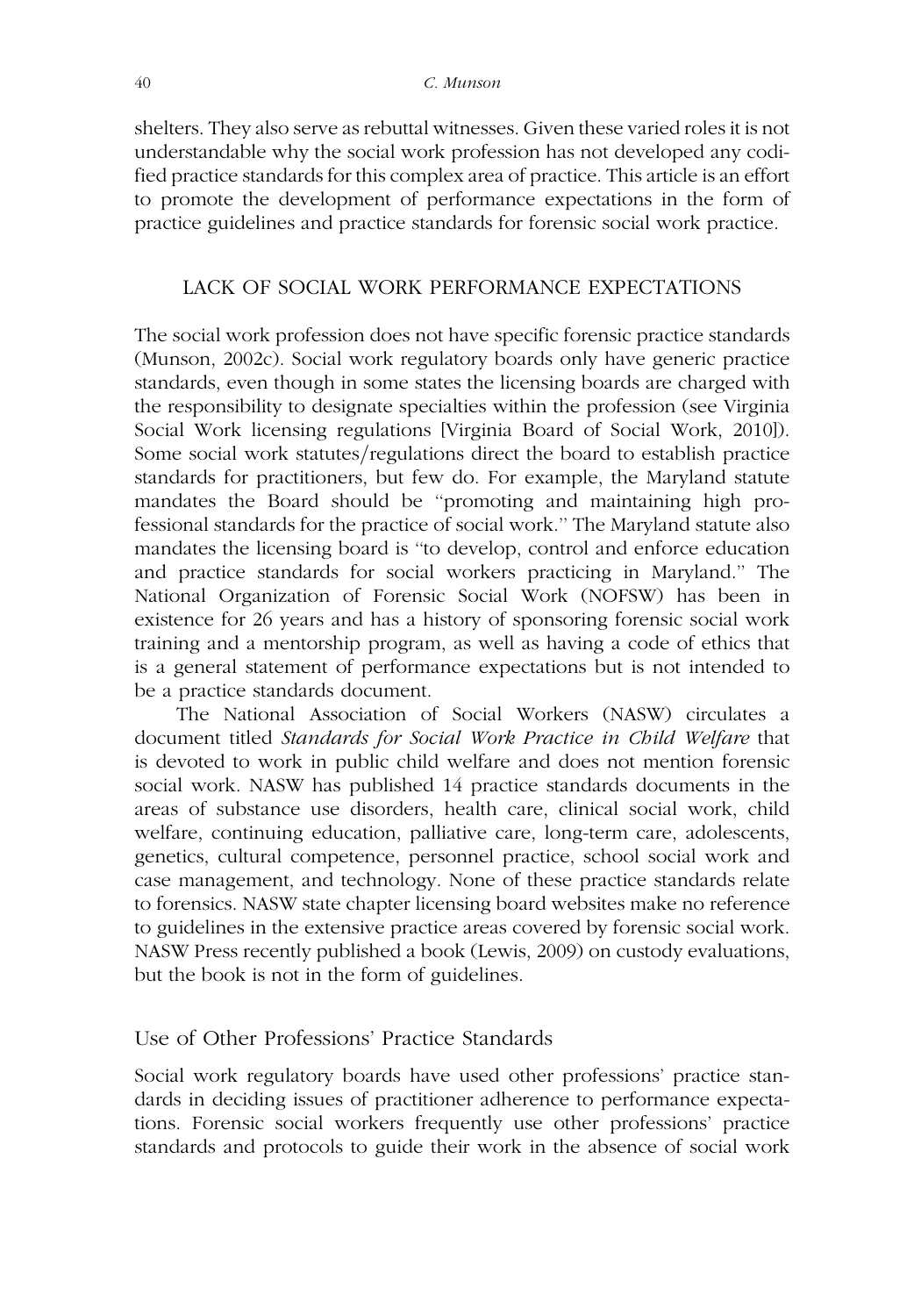standards. However, it is not valid to hold a forensic social worker to the forensic or any other practice standards established by other professions such as psychology and psychiatry without advanced notice. If social work licensing boards are going to hold a practitioner to a practice standard beyond what is contained in the licensing statutes and regulations boards have a duty to inform practitioners in that specialty of the expectation and the requirement should be widely disseminated publically. Clearly it is preferred that the social work profession develops its own performance standards rather than using standards established by other professions.

A number of organizations have published practice guidelines for forensic practitioners. For example, one organization (http://kspope.com/licensing. index) has identified 119 sources in the United States, Canada, and Europe of ''ethics codes and practice guidelines for assessment, therapy, counseling and forensic practice.'' Three professional organizations have produced forensic practice guidelines that contain elements that are similar to roles performed by forensic social workers. The three organizations are the American Psychological Association, the American Psychiatric Association, and the Association of Family and Conciliation Courts (AFCC). The AFCC publishes seven practice standards documents in the areas of brief assessment, child custody evaluations, parenting coordination, family and divorce mediation, supervised visitation practice, and two standards for lawyers who represent children and families, as well as ''model standards.'' A review of the relevant standards revealed most of them minimally address the nature of forensic social work. If social work practitioners are expected to conform to the AFCC, American Psychological Association, or American Psychiatric Association guidelines, that expectation should be published and disseminated to practitioners by boards in advance of requiring compliance. It is not possible for a forensic social worker to respond to unspecified allegations without reference to specific practice standards.

There are no regulations that make the American Psychiatric Association, American Psychological Association, or AFCC guidelines mandatory or voluntarily relevant to forensic social work practice or social work practice in general. The professions are substantially different and operate on different models, methods. and principles.

## CATEGORIES OF PERFORMANCE EXPECTATIONS

Performance expectations terminology is not generally used when discussing what is reasonable and widely accepted practice activity of social work professionals. The terminology that is more commonly used is practice guidelines and practice standards. Practice guidelines are suggested or recommended voluntary pointers for appropriate and acceptable practice. Practice standards imply a set of behaviors that are precisely adhered to and mandated. The literature on practice standards generally recognizes that even though they are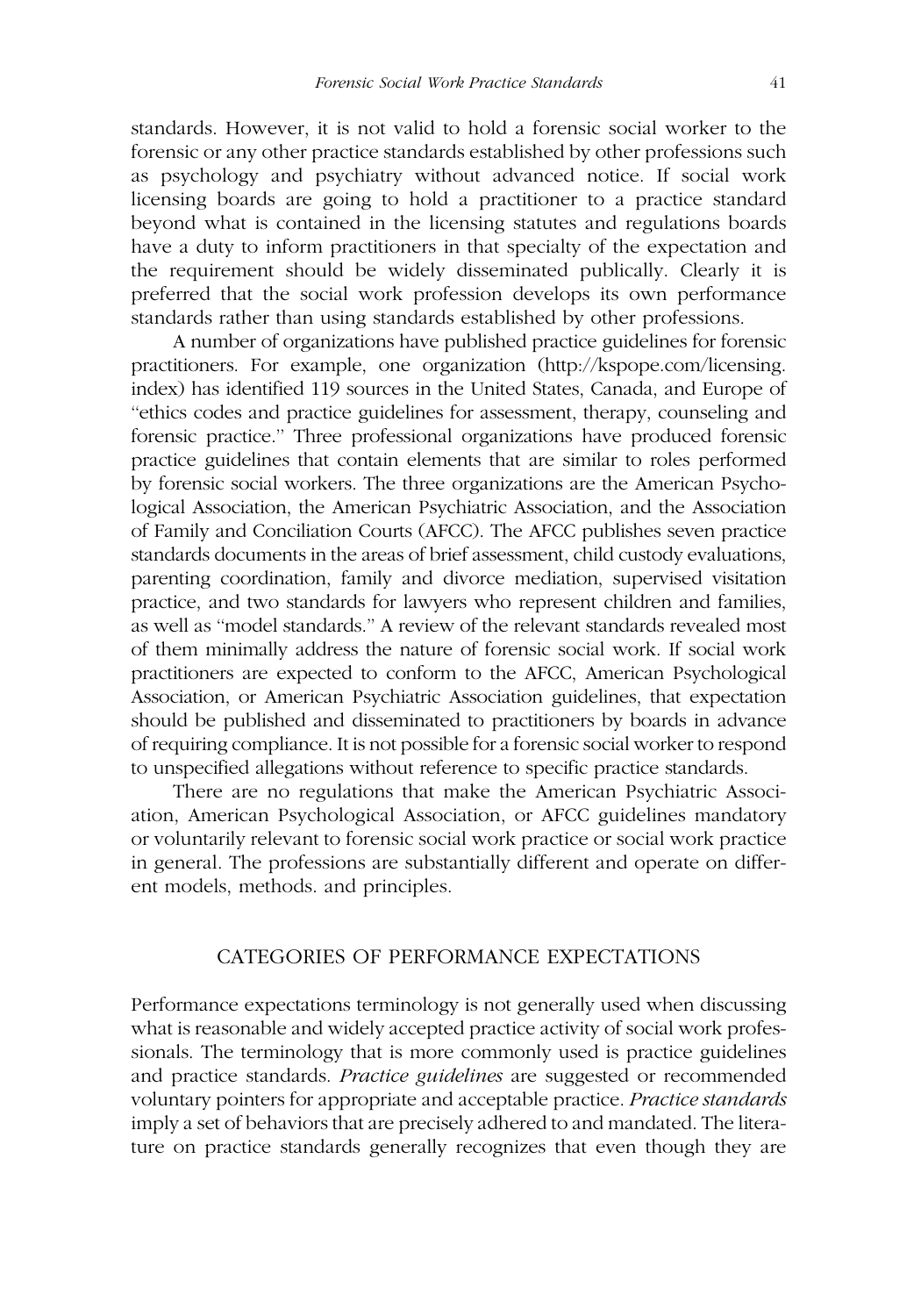mandated, practice standards are aspirational (American Psychological Association, 2009) and are not applicable to every forensic practice situation or event. Also, the term connotes a set of standards that are authoritative and precise. This is far from the case. In some forensic situations there are competing practice standards with contradictory expectations. For example, in the area of child sexual abuse interviewing there are numerous interview protocols that have been developed. In reaction to the variance in practice expectations the term generally accepted practice standards has been used (primarily by regulatory boards), but this terminology is less helpful in that no clear guidelines have been developed for establishing what is generally accepted practice. The social work profession does not have a body of research literature that could be used by regulators to determine what is a generally accepted practice standard in a given situation. To recognize the aspirational and exceptions aspects of practice activity, I use practice performance expectations (PPEs) as a generic term for the various levels of practice guidelines and practice standards. The traditional terminology under the rubric of practice performance expectations will be used in this article because of their widespread use. There are various levels of these mandated and voluntary performance expectations. It is important to make clear distinctions among the various levels of practice performance expectations. The primary forms of practice performance expectations are standards of care, practice standards, professional ethics, generally accepted practice standards, practice guidelines, practice, protocols, and best practices. These concepts do not have precise definitions and there is much disagreement about the various terms. The definitions below are offered to aid the debate in forensic social work as it struggles to develop a cadre of generally agreed upon performance expectations. Until the forensic practice specialists and the forensic social work organizations develop clearly delineated performance standards for the specialty, it will remain at the mercy of licensing boards and courts. Forensic practitioners cannot expect much help from the courts because there is ample evidence from appellate court cases indicating that courts generally show little interest in professional organization disputes (i.e., licensing board/regulatory board) about what is acceptable practice. The general definitions of the traditional practice performance expectations' concepts are provided below in rank order based on the degree of mandated performance.

## Standard of Care

Standard of care is a term that has varying definitions based on use of the term in medical/health care settings and in legal matters. The term stems from the concept ''duty of care'' and is usually related to medical practice, medical settings, and legal actions (www.wikipedia.com). Standard of care is generally the highest order performance expectation. In medical/health matters the term is defined as ''A diagnostic and treatment process that a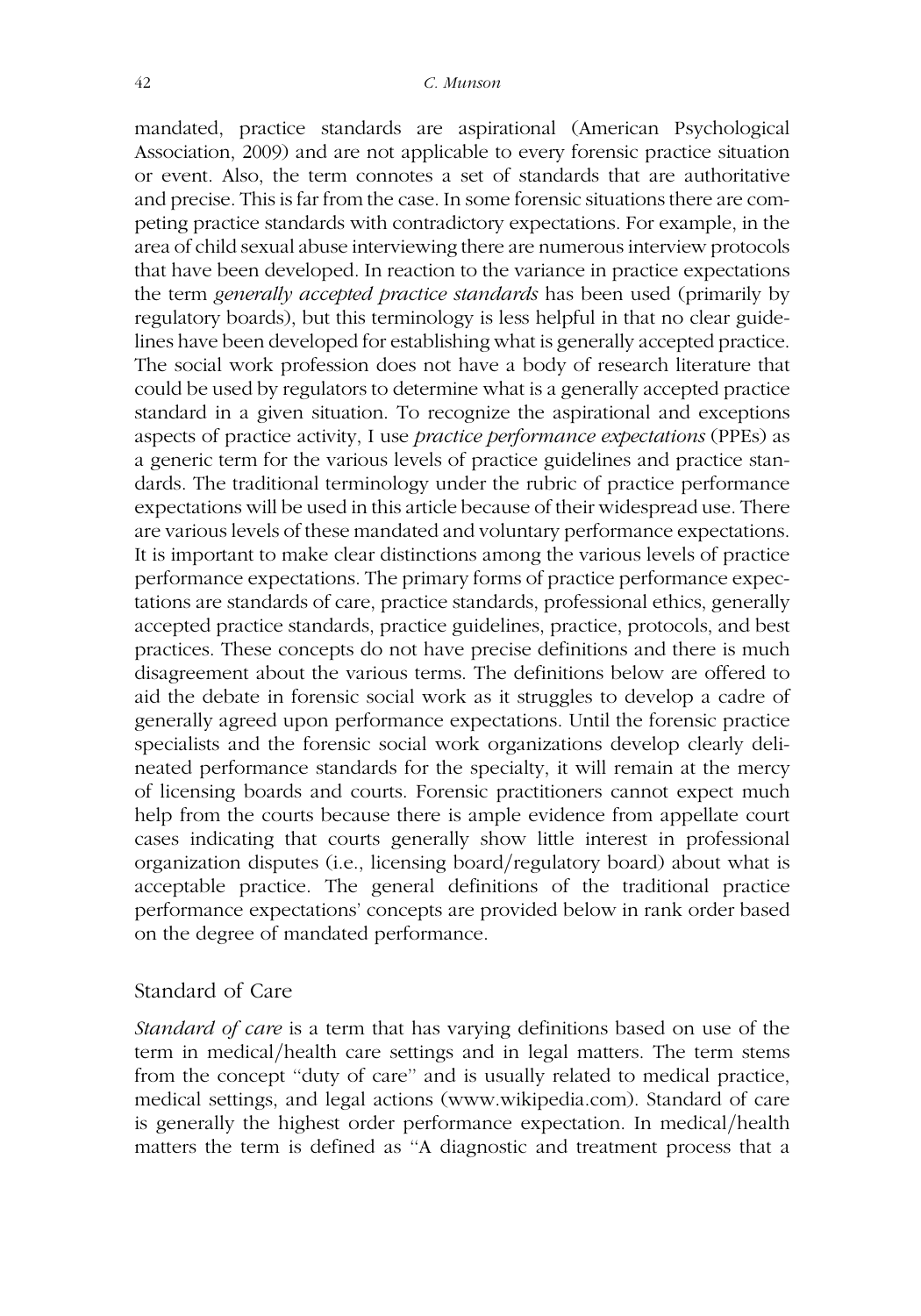clinician should follow for a certain type of patient, illness, or clinical circumstance.'' In legal matters it is defined as ''the level at which the average, prudent provider in a given community would practice.'' It is how similarly qualified practitioners would have managed the patient's care under the same or similar circumstances. There is a requirement in the legal use of the term that it must be shown the specific standard of care has been breached, and in the literature this standard stems from an old legal standard (Vaughan v. Menlove, 1837) that linked the clinical and the legal concept (www.medterms.com, Wikipedia.com) to establish liability for professional acts. Social work does not have any codified standards of care exclusive to the profession even though licensing board members and licensing board appointed expert witnesses sometimes refer to standards of care in making judgments. Fortunately the standard of care terminology is rarely used in social work regulatory matters. (For a detailed discussion of the legal definition for standard of care, see Helibrun, DeMatteo, Marczyk, & Goldstein, 2008).

## Practice Standards

Practice standards are precise guidelines enumerated in licensing statutes and statutory regulations as procedures that are mandated by a profession or law and carry sanctions if violated. Practice standards should be viewed as directives and as supports for practitioners to use in safeguarding client rights in the context of intervention. Social work licensing statutes and regulations vary widely in the specification of practice standards. For example, some states have specific practice standards by defining general practice standards that are binding on clinical social workers and are labeled as practice standards in regulations (e.g., Virginia licensing regulations). While these practice standards are clearly identified, they are usually generic and do not have any specificity for specializations such as forensic social work. In other states no practice standards are identified in the regulations, but there are grounds for sanctions based on statements that a practitioner can be disciplined for ''not adhering to generally accepted practice standards'' without any specification of what these generally accepted practice standards (GAPS) are (see, e.g., the Maryland licensing board regulations). This sweeping generalization offers no guidance for practitioners as to how they can determine what GAPS are. Boards have no guiding principles for how to apply this form of sanction even though it is often used in resolving complaint cases. Some regulations actually mandate licensing boards to promulgate practice standards (see Maryland licensing board regulations) and to monitor practitioner adherence to practice standards (see Virginia licensing board regulations), but licensing boards rarely engage in this mandated activity. For a detailed discussion that compares the criteria of practice standards and standard of care, see Helibrun et al., 2008.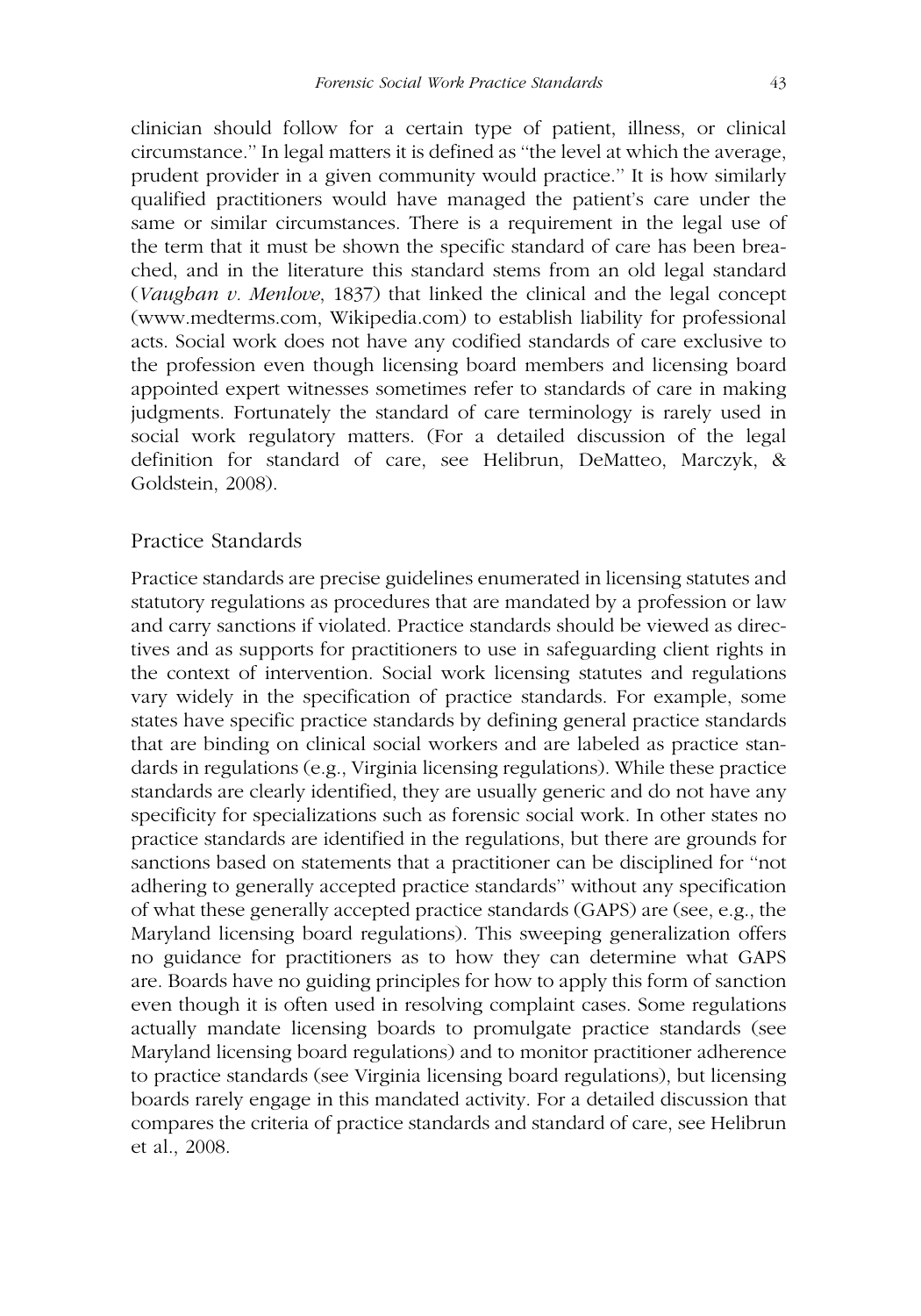#### Professional Ethics

Ethics codes are conduct established by professional organizations to govern ethical behavior within the profession. Professional ethics can carry professional sanction but are not necessarily a criminal or civil offense. Use of ethics codes and application of the codes by licensing boards is variable in that in some states the NASW Code of Ethics is used and in other states the boards have their own code of ethics that is documented and implemented in the formal licensing regulations (see Maryland licensing regulations). Some states in their regulations mandate ethical behavior without having an explicit ethics code identified as specifically applicable to practitioners.

The NASW Code of Ethics (1996), which was last updated 15 years ago, is often mistaken for practice standards. The NASW Code of Ethics can serve as a very broad guide for practice standards, but it lacks the specificity to meet the needs of a diverse practice profession with a vast array of practice specializations that have developed over the last 40 years. The NASW Code of Ethics offers little guidance for forensic social workers. The NASW Code of Ethics does not mention the word *forensic* or the phrase social work practice in the legal setting. The only mention of social work practice in relation to forensics in the NASW Code of Ethics is in section 1.07 regarding privacy and confidentiality. The specific item in 1.07 addresses protecting confidentiality of records submitted to courts. Even though the NASW Code of Ethics lacks specificity regarding forensic work, it states:

The NASW Code of Ethics is to be used by NASW and by individuals, agencies, organizations, and bodies (such as licensing and regulatory boards, professional liability insurance providers, courts of law, agency boards of directors, government agencies, and other professional groups) that choose to adopt it or use it as a frame of reference.

#### Generally Accepted Practice Standards (GAPS)

GAPS are what the ''majority'' of practitioners would do or what a ''reasonable practitioner'' would do in a given situation. These two standards are currently in use. The ''majority standard'' and the ''reasonableness'' standard have both been applied in legal matters (Munson, 2007; Reamer, 2006a, 2006b). The test of the ''majority'' standard is the most comprehensive and becoming more widely used. It holds the practitioner to the standard of asking: ''What would the majority of the practitioners in this profession, with this population, in this setting, and this locale do?'' The reasonableness standard is an older model and is decreasing in use because of its lack of specificity. The reasonableness standard simply asks: ''What would a reasonable practitioner do in this situation?'' These standards are aspirational and are often not followed by a majority of practitioners. Lamb, Sternberg, and Esplin (1998) have pointed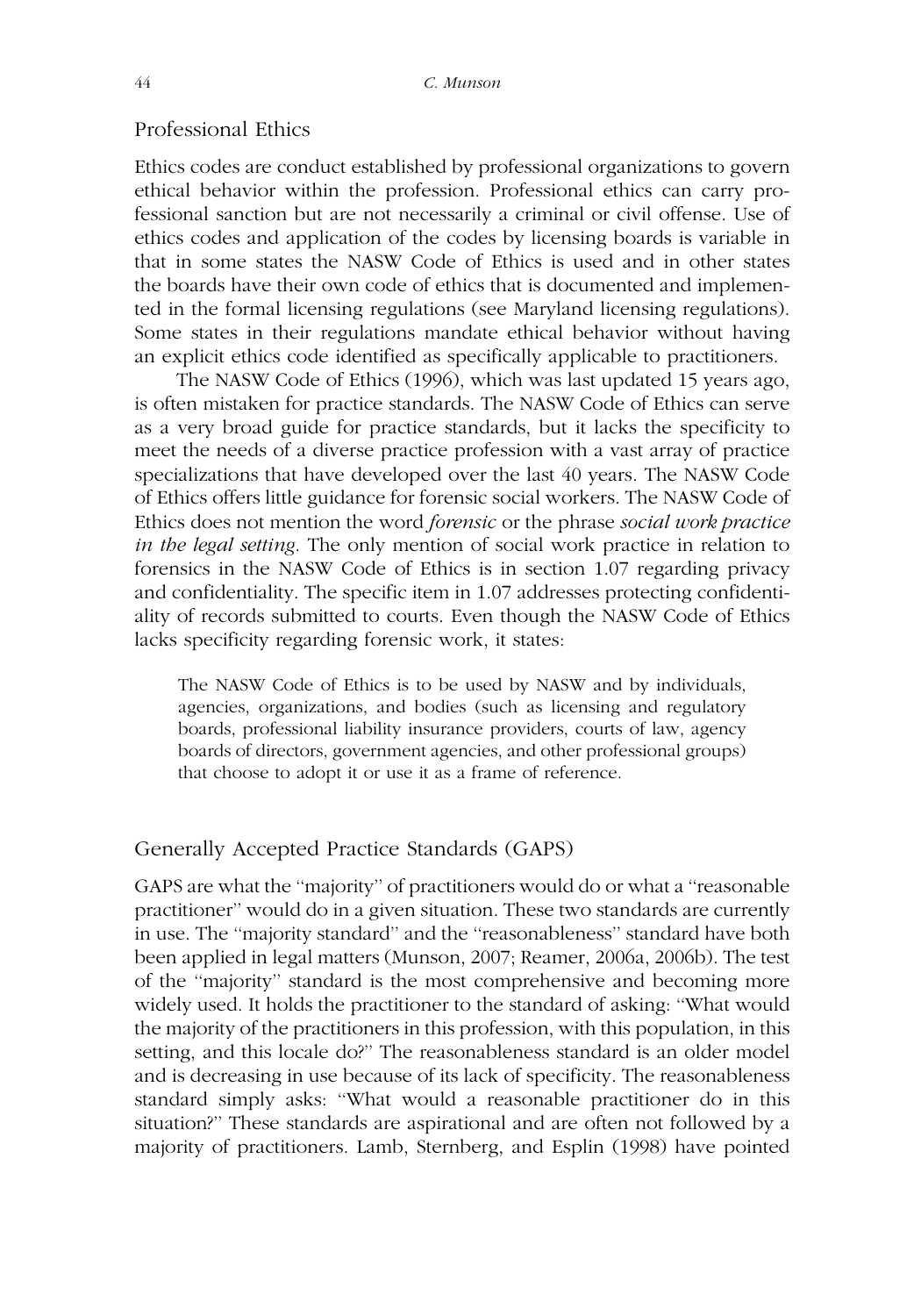out that research indicating most effective methods do not readily become accepted practice standards, which makes it difficult to distinguish what the most effective method and what the majority of practitioners actually do. This state of the situation makes it extremely difficult for licensing boards to determine what are valid GAPS and complicates a licensing board's attempt to evaluate a practitioner's performance, especially in states where the statutes require that the social work boards' statutory duty includes conducting inspections to ensure that licensees conduct their practices in a competent manner and in conformity with the relevant regulations.

There is also much disagreement about what are GAPS in a number of areas of mental health practice and forensic mental health practice. (For example, see the debate over child sexual abuse interviewing protocols in the Child Abuse and Neglect Journal (Lamb, Orbach, Hershkowitz, Esplin, & Horowitz, 2007; Lyon, Lamb, & Meyers, 2009; Vieth, 2008).

#### Practice Guidelines

Practice guidelines are developed to help professionals and clients make decisions about screening, prevention, or treatment of a specific disorder, condition, symptom, problem, or behavior. Practice guidelines are not mandated, and there can be multiple guidelines for the same factor.

#### Practice Protocols

A protocol is simply a plan for carrying out an intervention process. Protocols vary widely in their sophistication and empirical basis. Some have extensive manuals and others can be a single-page document. Child abuse evaluation/investigation protocols are in this category. In a review of the protocols for forensic child abuse evaluations, I was able to identify 21 protocols in this area (The citations for the most salient protocols are listed in the references section and are indicated by an \*asterisk.) The National Children's Advocacy Center (NCAC) has developed a protocol (Carnes, Wilson, & Nelson-Gardell, 1999; Carnes, Nelson-Gardell, Wilson, & Orgassa, 2001) that is widely used and is an example of a practice guideline that is a protocol. The Carnes model is critiqued by Connell (2008) in her co-edited book, The Evaluation of Child Sexual Abuse Allegations, and her review is recommended for readers who are interested in criteria for evaluating protocols.

Protocols can be also applied as general descriptions of agency or private practice procedures that can be used for a number of purposes. These descriptions are referred to as organizational practice protocol plans and have been uniquely developed in clinical social work practice (see Munson, 2007). An organizational practice protocol plan can serve a number of functions including providing information for clients about services; training and orienting new staff; assisting non-compliant staff; informational guides for reviewers,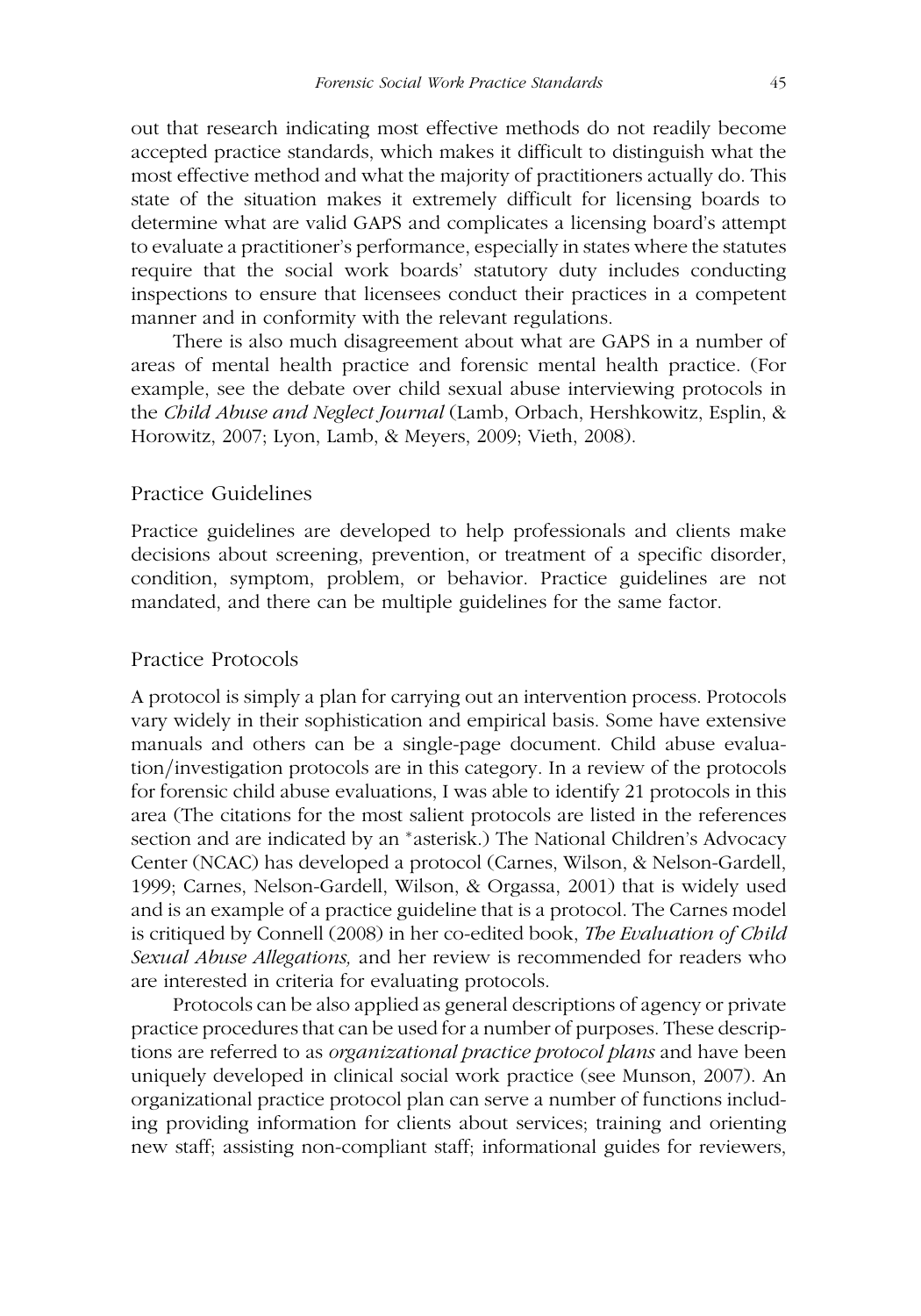regulators, and funding sources; writing grant proposals; supplementing fact and expert witness testimony; and defending against actual and threatened complaints or law suits (Munson, 2002c, 2007). It is recommended that every agency and private practitioner that actively engage in forensic social work have an organizational practice protocol plan that includes information regarding populations served; services provided; general referral sources; office locations; staff organization; primary and secondary client problems that are accepted for service; general description of client demographics; staff capabilities; training and supports provided to staff; explanation of methods used to address staff limitations; general and typical practice procedures; client acceptance for intervention criteria; and theoretical premises and models typically used in providing service.

#### Best Practices

Best practice, which is also referred to as *best practices* is a method, process, activity, incentive, or reward that is believed to be more effective at delivering a particular outcome. This is a vague term that has been applied to several human service and health care professions, but it is a term that originated from Anglo-American business economics (Oss, 2005). Rarely are best practices based on outcome research or evidence-based practices. Best practices are usually descriptive and highly variable (Hinkle, Fowler, McLlvoy, & Bell, 2005). Some child abuse evaluation/investigation protocols are in this category.

# ASPIRATIONAL ASPECTS OF PRACTICE PERFORMANCE EXPECTATIONS

All forms of practice performance expectations defined above are aspirational. Aspirational is defined as "a strong desire to achieve something high or great'' (Merriam-Webster Dictionary, 2010). The American Psychological Association (2009) has pointed out that:

Guidelines are aspirational in intent. They are intended to facilitate the continued systematic development of the profession and to help facilitate a high level of practice by psychologists. Guidelines are not intended to be mandatory or exhaustive and may not be applicable to every professional situation. They are not definitive and they are not intended to take precedence over the judgment of psychologists.

Even practice standards are aspirational in that they cannot always be adhered to because of the complexity and variability of practice. There frequently are events that require exceptions to compliance with mandated practice standards. The essential component is for the practitioner to have a documented rationale for any time there is deviation from practice standards.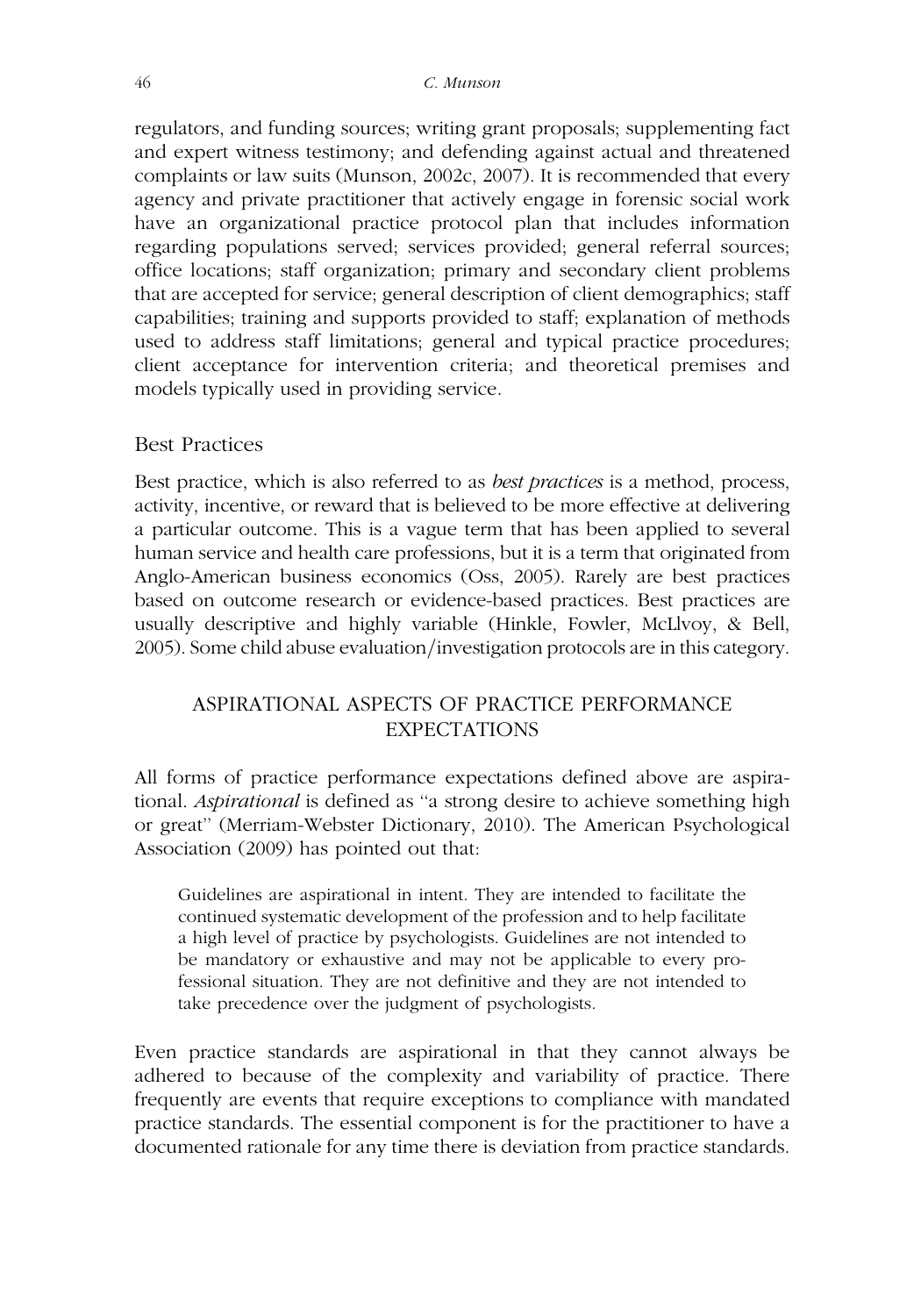#### APPLICATION OF PERFORMANCE EXPECTATION FORMATS

Practice standards are used generally in two contexts. They are used by practitioners to guide their work to ensure efficacy and they are used by regulatory entities (courts licensing boards and professional organizations) to judge the quality and appropriateness of a practitioner's activity. When applying practice standards and generally accepted practice standards, there is much misinterpretation of what level of standards are being applied to a specific situation. There is also a tendency to consider protocols as practice standards. There is use of drawing on several protocols that apply to the same practice situation. This mixed use of protocols usually lacks specificity and results in confusion. For example, there are multiple protocols for investigating child sexual abuse and doing custody evaluations. In some cases protocols have been applied as practice standards. However, this can be problematic because protocols can have varying performance expectations. Child sex abuse forensic investigation protocols have significant variation in expectations, including whether it is appropriate to interview the alleged perpetrator; whether it is necessary to interview the non-offending parent; whether collecting detailed background information is helpful; if there is value in using prior investigation information; use of electronic recording of interviews; and whether detailed developmental information is needed.

Protocols can be very helpful to a forensic practitioner, but certain conditions should be met when using a protocol, and the limitations of a protocol used should be recognized and documented by the practitioner in record keeping. The National Crime Victims Research and Treatment Center Protocol Report (2004) summarized the need to be cognizant of the limitations of protocols by pointing out that:

Any attempt to develop guidelines for treatment must recognize the reality of the child victim clinical world and acknowledge that treatments that have not been through the ideal clinical process are commonly used with child victims, and that empirical support based upon effectiveness studies cannot be the sole criteria for determining acceptable treatments for practitioners in the field.

In the description of the Ohio Pediatric Protocol (Committee on Child Abuse and Neglect of the Ohio Chapter of the American Academy of Pediatrics and the Ohio Department of Health and Ohio Attorney General's Office, 2000), it is stated that ''Disclosure of abuse may be a process that occurs over time,'' and the ''evaluators must be conscious not to 'shut the door' when a child begins to disclose abuse.'' When protocols are used by licensing boards and other entities in judging the work of a given practitioner in a specific situation, a licensing board must take into account the realities of the clinical world and recognize that the ideal laboratory protocol cannot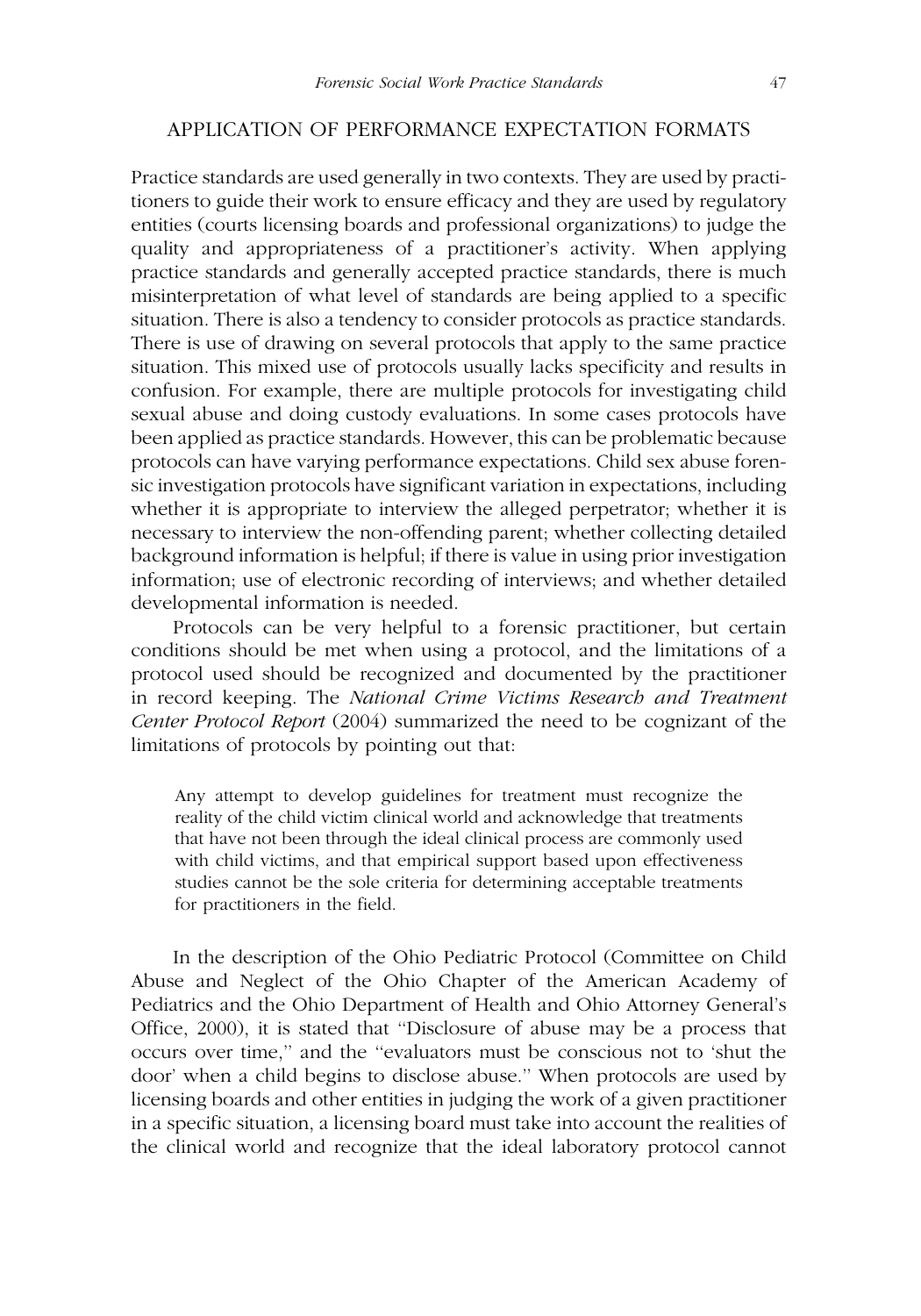always be fully implemented in the practice situation due to a myriad of issues. In forensic child abuse evaluations, for example, it must be recognized child sexual abuse is a complex process, and because evaluators often have no control over events as they unfold, there can be no clear definition of the perfect evaluation or interview.

If the protocol has a training manual it should be cited and followed and where deviations from the protocol occur, they should be noted and explained. Research shows that for many children an abuse disclosure is a process not an event (Sorenson & Snow, 1991). Numerous studies have shown that many abused children need time and safety with a professional in order to present facts (Berliner & Conte, 1993; Bourg et al., 1999; Elliot & Briere, 1994; Gonzalez, Waterman, Kelly, McCord, & Oliveri, 1993; Keary & Fitzpatrick, 1994). Forensic interviewing protocols designed to respond to children who are in the active disclosure phase as a process can be misinterpreted by regulatory bodies as therapy. This can be problematic for licensing board members because they may not have the requisite knowledge to make the distinction between therapy and using a therapeutic alliance with the client to elicit forensic evaluative information. DeVoe and Faller (2002; Faller, 2006) have conducted much research in the field of child sex abuse interviewing. The following quotes from Faller and DeVoe's work illustrate the caution that must be taken when applying protocols to child abuse interviewing, but can also be applied to protocols for areas of practice other than forensic practice [the interpretation of the quotes are in brackets]:

- . ''Questioning technique has been the subject of great debate and some research.'' (p. 7). [There is no one standard way of doing sex abuse interviewing and there is limited research on the topic.]
- . ''Much of the research on interviewing has been done with non-abused children and extrapolated to abused children.'' (p. 7). [DeVoe and Faller's studies use subjects who have been abused and the results using actual abused children may vary significantly from results using non-abused children. Forensic evaluators should be careful to use protocols that are compatible with the population the practitioner is working with and regulatory entities should only apply protocol standards consistent with the situation of the practitioner under review.]
- . ''Leading interviewer behaviors, despite their frequency,'' did not appear to affect credibility ratings made by experienced evaluators. (p. 7). [Even when interviewers make inadvertent errors the credibility of the total interview process is not necessarily compromised. Regulatory entities must be aware of the research that impacts credibility and should be careful to not judge minor discrepancies as major faults.]
- . Flexible models of evaluation equip the interviewer with an array of question types and strategies that may be employed during the course of the interview, which address the risks of false assertions of abuse and false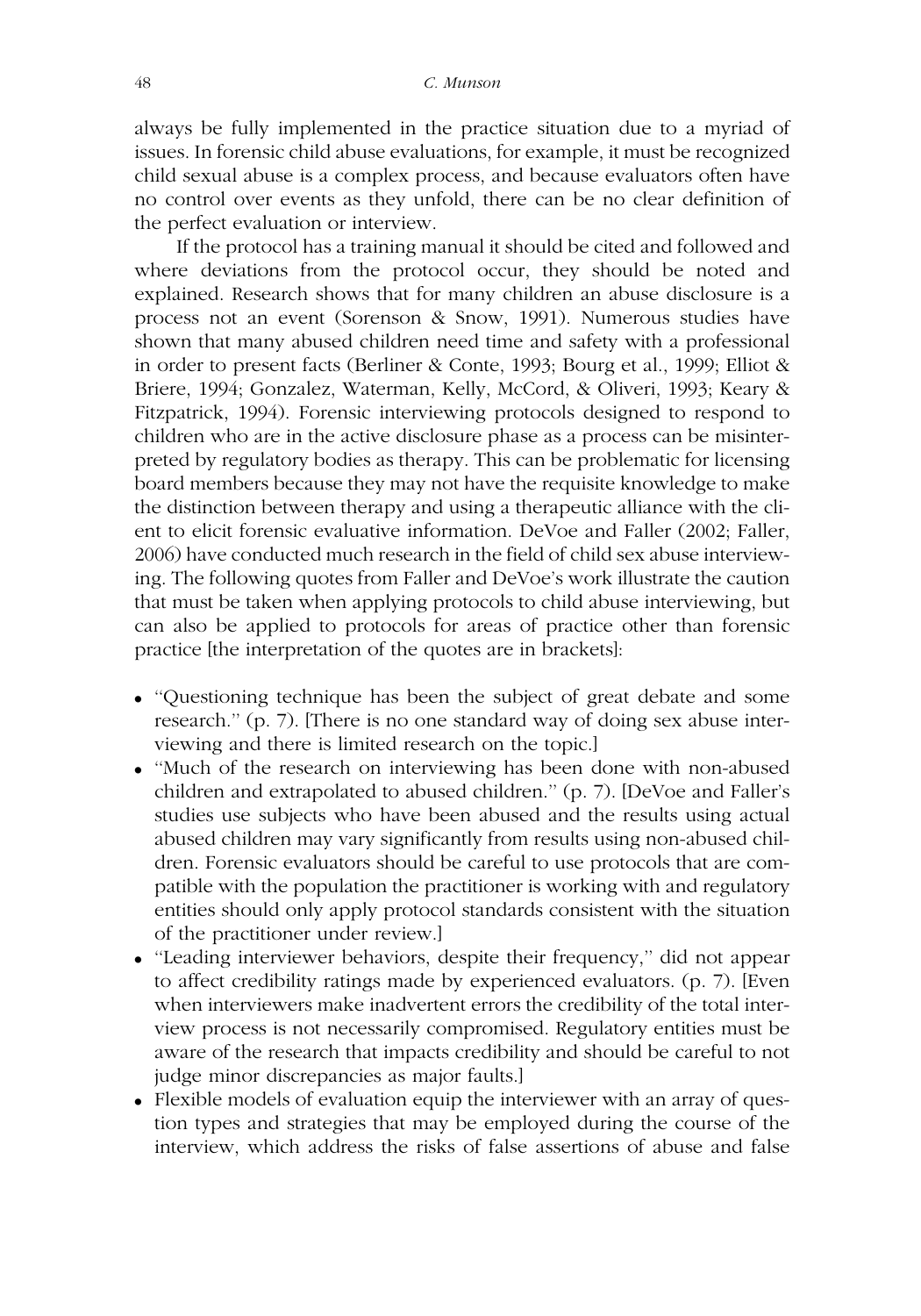negatives. The continuum or phased interview strategies are consistent with professionals mandate to address the protection needs of children who may have been abused. (p. 10). [Regulatory entities should be careful about rigidity applying a singular focus in judging the actions of a practitioner.]

- . ''... it is unrealistic to expect a substantial proportion of children to provide elaborate narratives of their abuse experiences independent of focused inquiry.'' (p. 26). [DeVoe and Faller based on their research findings recognize the need for a protocol, but it has to be implemented flexibly.]
- . ''Despite a concerted effort to follow a standardized interview, significant interviewer differences highlight the difficulties associated with the attempts at standardization, even among trained practitioners.'' (p. 27). [The recommended practice and the actual real-world practice standards are often at variance making it difficult for practitioners to definitively know what course of action to take and regulatory entities should recognize the wide variation in what is considered ''standard'' practice.]

#### CONFIRMATORY BIAS

The concept of ''confirmatory bias'' is increasingly being used in forensic social work regulatory complaint cases, but there is no scientific literature relating confirmatory bias to forensic social work practice even though there is research done as early as 1929 on this subject (Rice, 1929). This is unfortunate because the term has much to offer us in the guidance of establishing forensic social work practice standards. Confirmatory bias is defined as ''a tendency for people to favor information that confirms their preconceptions or hypotheses regardless of whether the information is true'' (Wikipedia.com). The research on confirmatory bias is quite complex, and the concept is not as simple as some believe. In one sophisticated study of confirmatory bias (Mynatt, Doherty, Ryan, & Tweney, 1977) the authors found strong evidence for a confirmation bias involving failure to choose environments allowing tests of alternative hypotheses. However, when subjects did obtain explicit falsifying information, they used this information to reject incorrect hypotheses. People tend to test hypotheses in a one-sided way, focusing on one possibility and neglecting alternatives. This strategy is not necessarily a bias, but combined with other effects it can reinforce existing beliefs. Some forensic protocols advocate for hypothesis testing, but the research study shows that when hypothesis testing is used, it predisposes one to confirmatory bias. In order to establish one has committed confirmatory bias, you must determine what preconceived notion, theory, or orientation the person has before the person conducts the interview. For example, in Rice's study he established that interviewers with ''socialist'' and ''prohibitionist'' orientations arrived at different attributions for the causes of the interviewees' homelessness (Ceci & Bruck, 1994). One has to provide indications that a practitioner has stated or unstated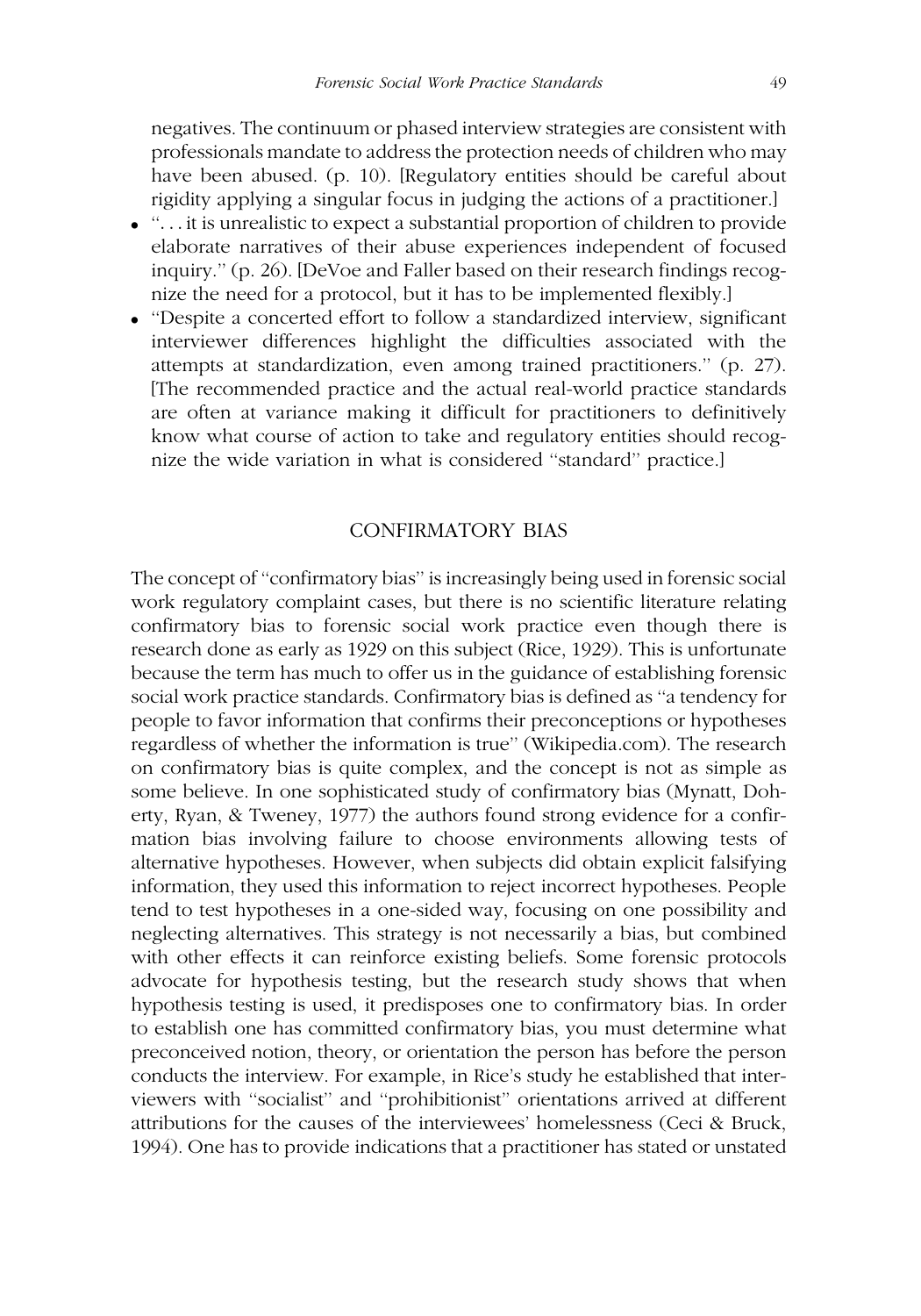preconceived notions that would be a basis of confirmatory bias. For example, it is not sufficient to say confirmatory bias exists because an evaluator did not gather certain information in advance or that an interviewer made similar findings in several different interviews. If a forensic practitioner uses hypothesis testing and a child makes a disclosure of maltreatment during the interview, the evaluator's pre-interview hypothesis formulation has no value because the evaluator is mandated to report the disclosure, and further hypothesis testing could contaminate the subsequent child protective services investigation. If the forensic evaluator had contacted other professionals who had evaluated the child previously and found no evidence of maltreatment, this information may predispose the evaluator to negative confirmatory bias for the abuse disclosure. That is one of the problems with confirmatory bias—it can work both ways. As a result some protocols use prior evaluation information and some do not. There also is no basis to say that because previous evaluators made no findings of abuse that a subsequent evaluator's finding of abuse is necessarily suspect. It is appropriate to use prior evaluation findings after completing one's own evaluation and to use the prior evaluations as evidence of possible limitations to the evaluator's current finding that may be the opposite of previous evaluations. There are no grounds to assert that when there are multiple evaluators, any evaluator is more or less prone to confirmatory bias without documented proof. At the same time it is important to remember that confirmatory bias is not willful unless the evaluator has deliberate malicious intent, and confirmatory bias can occur with any evaluator. Confirmatory bias is not deliberate or conscious. It is a risk factor, and some protocols are designed to minimize the risk of confirmatory bias. Any forensic practitioner making an allegation of confirmatory bias by a client or other practitioner must be prepared to show how the other person's opinion was inaccurate. This explanation is provided to show that confirmatory bias is more complicated than the simple assertions that are often made during lawsuits and regulatory board complaints. Forensic social workers need to address the complex task of establishing practice guidelines and practice standards that address the complexity of confirmatory bias, but the task will not be easy because of the subtle nature of confirmatory bias.

## EXPERT WITNESS TESTIMONY AND PERFORMANCE EXPECTATIONS

In forensic cases that involve expert witness testimony there are generally no clearly established practice standards for most professions. The legal system, through appeals cases, has established clear expectations for qualifications of an expert to testify on what is acceptable or admissible testimony. The primary ''legal practice standard'' in expert witness forensic social work practice derives from what is loosely described as the ''Frye test'' and the ''Daubert test,''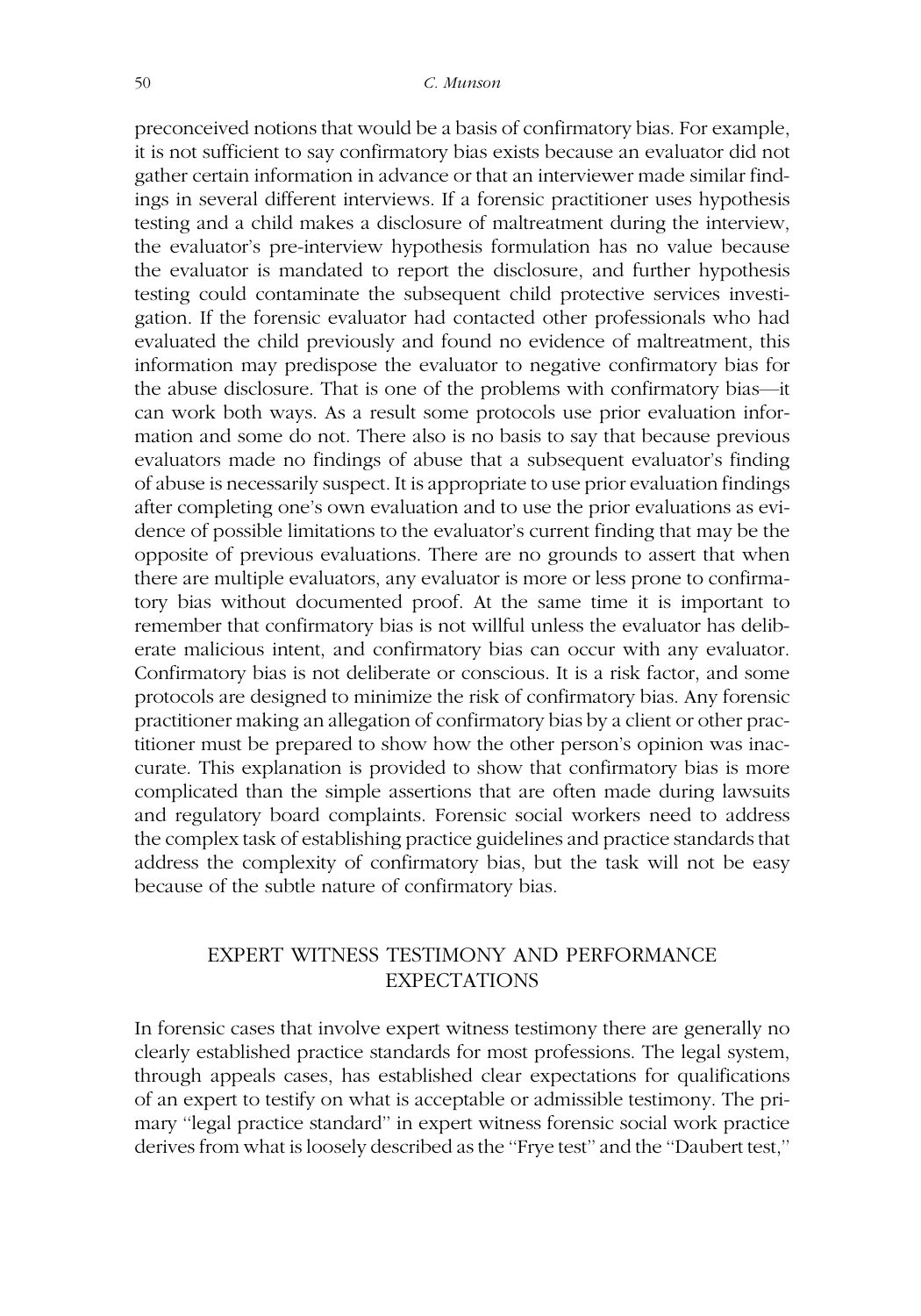which are based on the U.S. Supreme court cases of Frye v. United States 293 F. 1013 (D.C. Cir. 1923) and Daubert v. Merrell Dow Pharmaceuticals, Inc., 509 U.S. 579 (1993). The Frye standard has a long history, is narrowly focused, and gives judges significant discretionary power in making decisions about admission of testimony. The Daubert standard was established more recently and provides more guidance for judges as well as granting judges more liberal discretion. The *Daubert* ruling held that judges are the gatekeepers of expert witness testimony, and at the discretion of the judge such testimony can be admitted into a court proceeding on the basis of whether the testimony and opinions rendered by the expert can be tested, have been peer reviewed, are standardized, there is maintenance of standards, a known accepted error rate, and widespread acceptance. Some states use the Frye test and some use the Daubert test. Forensic social workers who provide expert testimony should become familiar with the standard that applies in the jurisdiction where expert witness testimony is provided. Two additional cases that forensic social workers should be familiar with are Kumho Tire Co v. Carmichael, 2189 (1999). In the case of Kumbo, the Supreme Court extended the Daubert rules to all expert witness testimony to include ''technical and other specialized expert witness testimony," and it is this ruling that applies the  $Frye/Daubert$ standards to forensic social work expert witness testimony. The case of General Electric Company v. Joiner, 1997 affirmed judges as the "gatekeepers" regarding expert witness testimony with oversight by appeals courts based on ''Abuse of Discretion'' criteria. The Court held the judge has broad discretion in the admission of expert testimony, and judicial power in this area can only be challenged when it is shown that the judge abused discretionary power in refusing or allowing the expert testimony. A study of federal judges found that the Daubert ruling and the subsequent cases had altered their acceptance of expert testimony and placed limitations on expert witness testimony. Prior to the Daubert decision in 1993, judges excluded or limited expert testimony in 25% of cases, but after Daubert the exclusion rate increased to 41% (Krafka, Dunn, Johnson, Cecil, & Miletich, 2002). A study of state court trial judges presented a much different picture with the Daubert standards having negligible impact on expert witness testimony in psychological syndrome profile cases (Dahir et al., 2005; Gatowski et al., 2001).

Some forensic social workers testify in federal courts related to international child abduction cases and some capital criminal cases, but the majority of forensic social work expert witness testimony is offered in state and local courts where there is much confusion among attorneys and judges about expert testimony. In this context, attorneys act as quasi-gatekeepers as much as the judge because the attorneys determine what experts to offer for the judge to rule on the admission of expert testimony; however, the U.S. Supreme Court has clearly established that the judges are the gatekeepers of what is valid and invalid. The Supreme Court cases cited above give judges' leeway as ''gatekeepers'' of admitting expert testimony and reports based on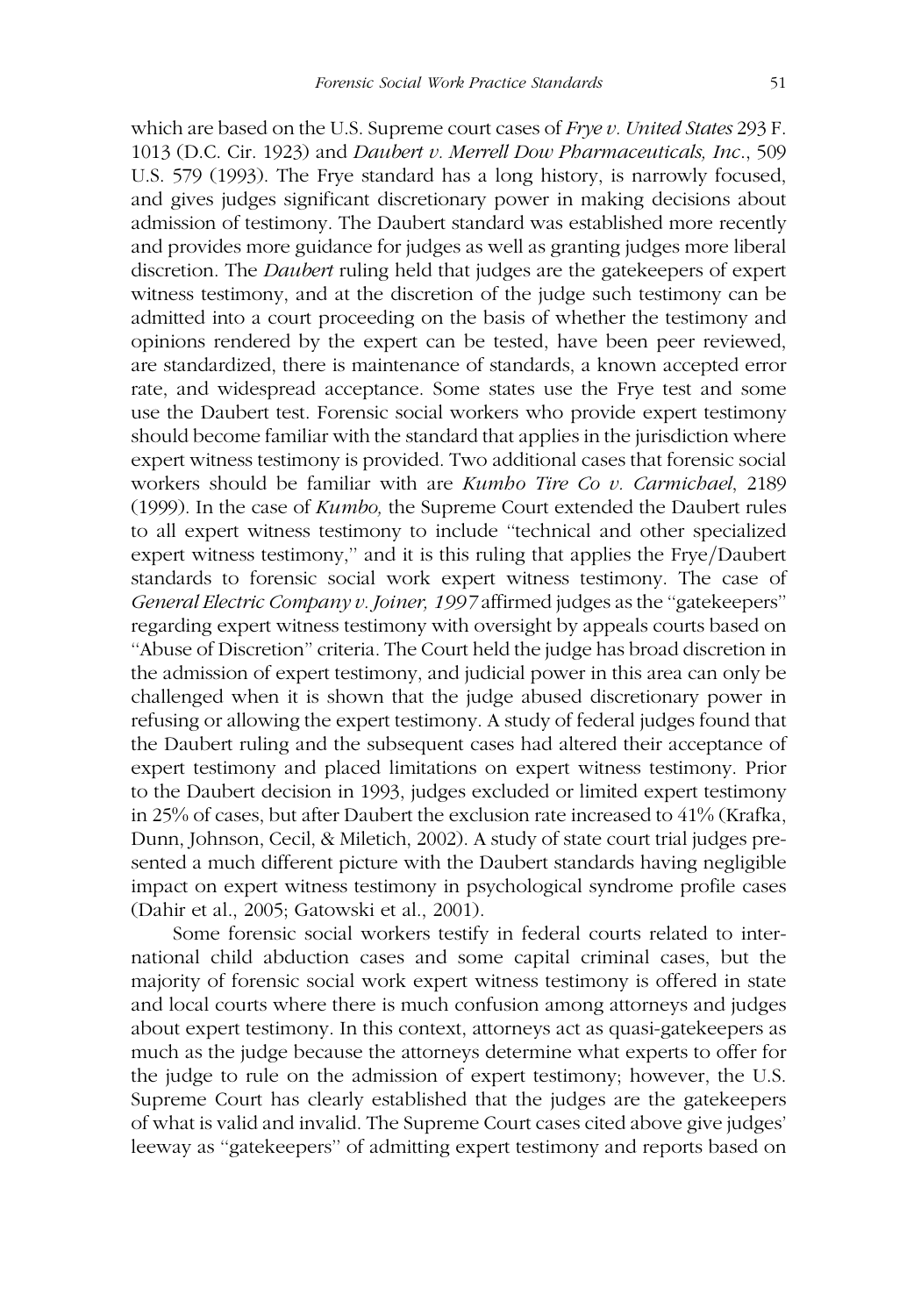validity and reliability criteria. Under these standards the judge determines what is scientifically credible after hearing the attorney arguments. The courts are not at the mercy of forensic experts and their testimony as sometimes portrayed in licensing board complaints. In  $Ryan$  v. Beisner, 1992, an appeals court described the court's role in relation to expert participation in the legal process: ''The key to admission of opinion is the validity of expert's reasoning and methodology ... The court's function is to distinguish scientifically sound reasoning from that of a self-validating expert, who uses scientific terminology to present unsubstantiated personal beliefs.'' If the activity of the forensic social worker clearly meets the Daubert and Frye tests, regulatory boards should avoid ''second guessing'' judicial decisions in such cases.

The relationship of courts and licensing boards has not been analyzed in the literature, and no literature addresses the issue of what should be the relationship between court decisions and regulatory board actions. Appeals courts generally avoid dealing with regulatory board disputes unless there has been a board violation of civil procedural due process of law. There have been legal challenges to regulatory board complaints that contradict statutory law. A modern, classic case of such a conflict involved Dr. Harold Eist, a Maryland psychiatrist, who was disciplined by the Maryland regulatory board for failing to release records to an attorney in a bitterly contested divorce and custody case. Dr. Eist refused to disclose the records because of statutory privilege of his clients (the wife and her two children), who refused to consent to release of their records. The court, in siding with Dr. Eist, cited the U.S. Supreme Court's decision in Jaffee v. Redmond 518 U.S. 1 (1996) about the privileged nature of communications between a psychotherapist and patient. The *Jaffee v. Redmond* case involved a clinical social worker. Every forensic social worker should read the *Jaffee v. Redmond* opinion because of its implications for forensic social work practice and because of the endearing words the Court wrote about clinical social workers.

The development of practice guidelines and practice standards for forensic social work expert witness testimony should be based on Sperling's (1999) view that the role of the expert with respect to bias is, ''An expert witness's paramount duty is to assist the court impartially. That duty overrides the expert witness's obligation to the engaging party.'' Bias in the expert witness role is the person ''who manages to overlook contrary findings'' (Wrightsman, 2001). The fundamental practice guideline for expert witness testimony is that the expert's obligation in making findings puts the expert in the role of assisting and educating the judge and/or jury.

#### ELECTRONIC RECORDING

Given the complex and adversarial matter of forensic social work practice, the forensic social worker should consider electronic recording (predominantly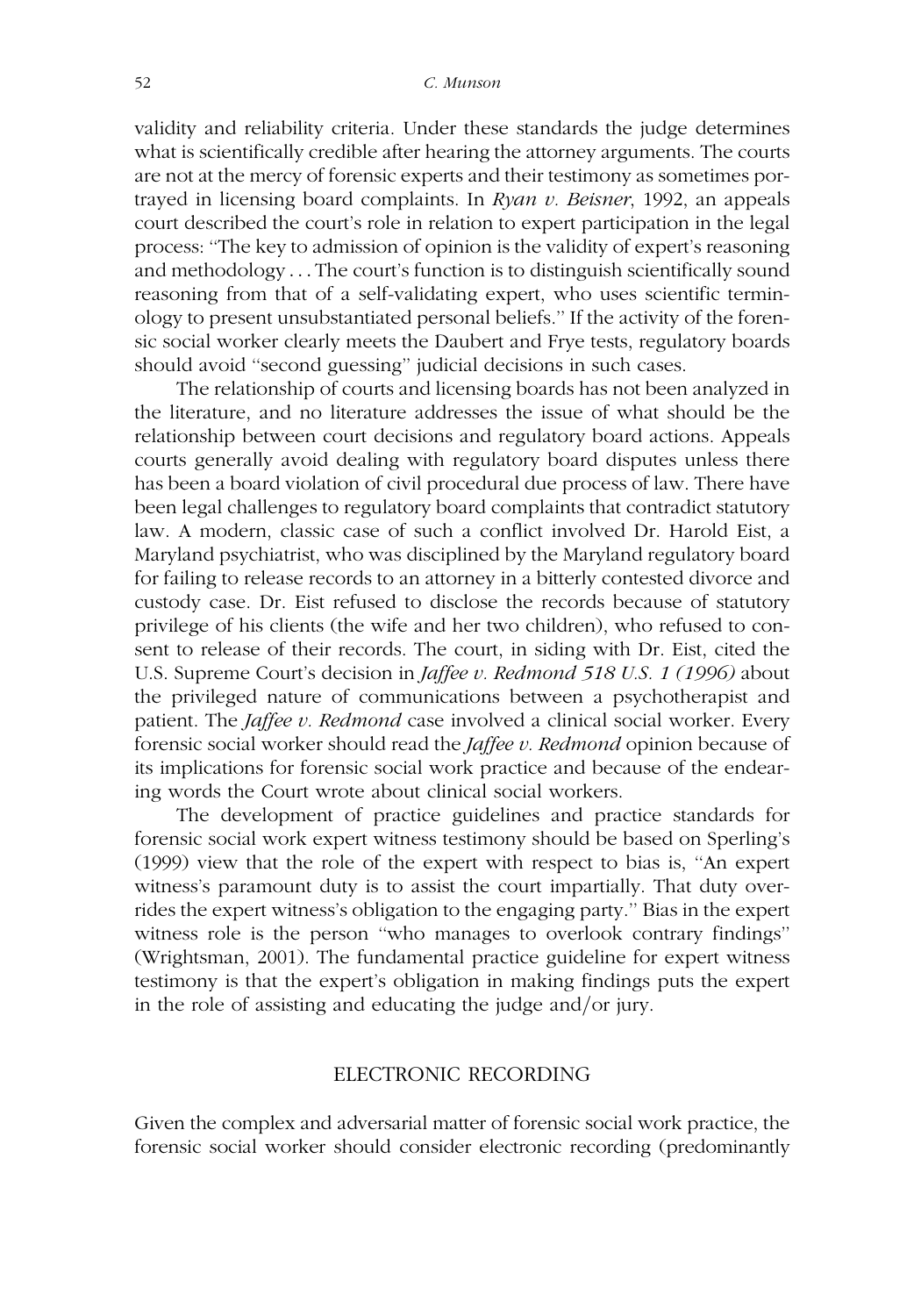video and audio taping) of interviews as an essential element of recordkeeping. Videotaping interventions, especially when doing evaluations in contested cases, should be a priority. Forensic practitioners want to consider not accepting the case if the client refuses to be videotaped. If the forensic social worker accepts the case when the client refuses recording of the sessions, the forensic social worker should have the client sign a refusal statement.

Electronic recording is recommended by many practice guidelines, but it is not a practice standard in most jurisdictions. There is much controversy about the use of videotaping in forensic cases. In some states photographing or videotaping child abuse victims is prohibited. In Maryland, for example, in 1992 the Legislature refused to enact a bill that would have required videotaping of abuse interviews (personal communication, Senator Donald Munson, 2010). Electronic recording is an area where forensic work differs significantly from other clinical social work practice areas because forensic social workers are at significant risk of accusations of bias and confirmatory bias. Recording interviews can be an effective safeguard against allegations of misconduct.

#### PROCESS OF FORMULATING PERFORMANCE EXPECTATIONS

Forensic social workers have a large stake in developing practice standards and practice guidelines for the work they perform. The major social work professional organizations should work together in bringing leading forensic social workers together and developing a written consensus of the minimal performance expectations in the social work forensic specialty practice area. Social work forensic practice standards should be formulated in the context of all other applicable practice standards and ethics codes. There should be two levels of performance expectations of practice guidelines and practice standards. The concept of GAPS should be abandoned due to lack of consensus regarding what is generally accepted practice. Practice standards and practice guidelines should be viewed as directives and supports for practitioners to use in safeguarding client rights in the context of forensic intervention. The performance expectations should be developed recognizing the need for latitude and flexibility while safeguarding the best interests of the client. Ethics codes and regulatory board regulations provide fundamental protections to social work clients; however,in areas that do not deal with fundamental rights, the application of general practice standards to the forensic setting can be harmful to the client as well as the forensic practitioner (e.g., when a parent makes spurious allegations against a forensic practitioner to circumvent an evaluation by blaming the child victim and alleging a child may have been coached). The guidelines and standards should be careful to not stifle creativity in the forensic practice setting and not foster the ''manualization'' of practice and ''statisticalizing'' of clients, especially in the absence of evidence-based literature and nonexistent outcome studies.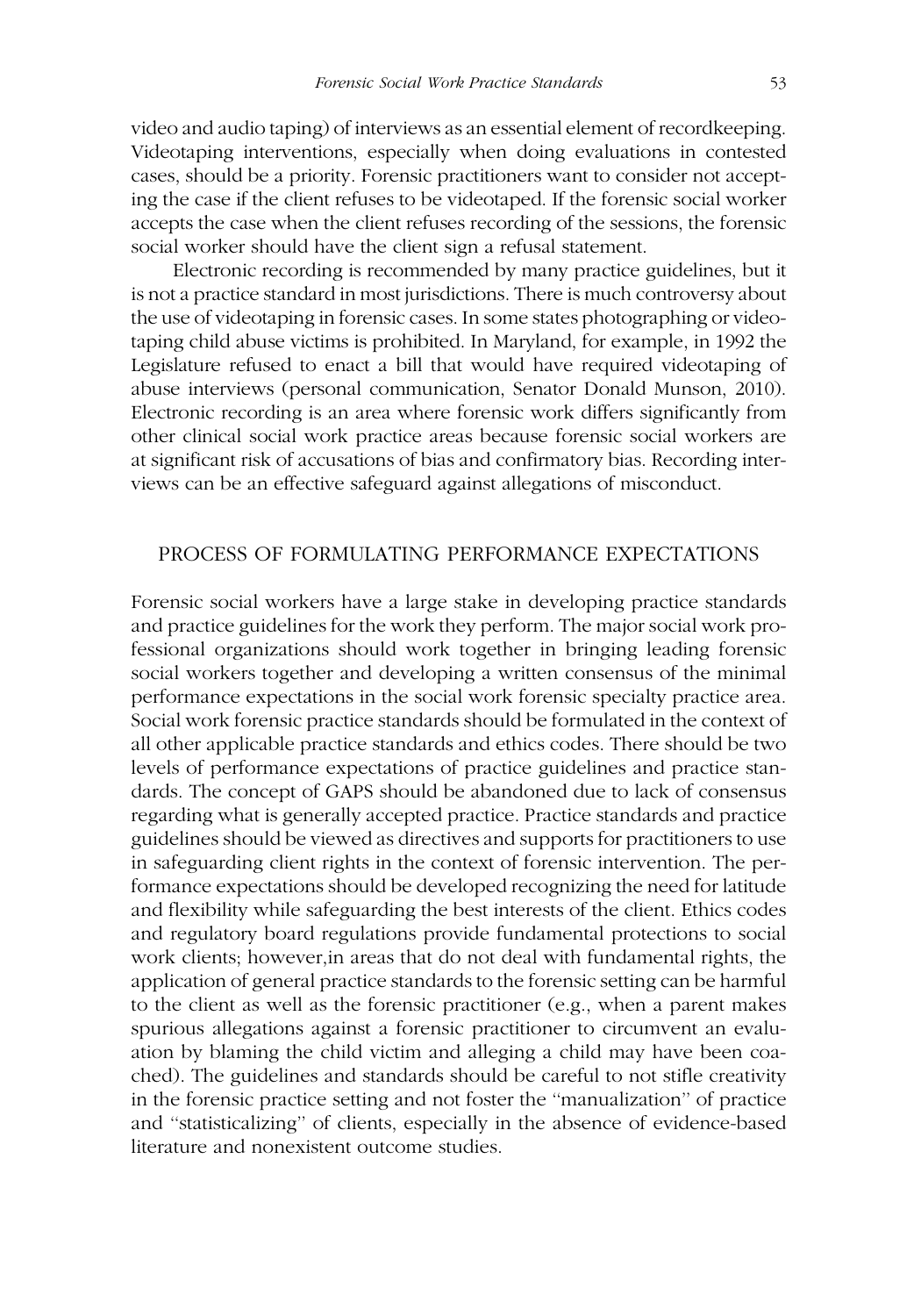#### MODEL PERFORMANCE EXPECTATIONS

The following social work forensic performance expectations are offered based on the author's experience and research. The performance expectations can serve as preliminary general forensic social work practice standards and can be used by organizations that implement, apply, or regulate forensic social work practice. The recommended standards will not universally apply to all settings, but most of the standards are general enough to have broad applicability.

- . Upon initiating communication with a potential client, a case record should be established that contains written, legible entries providing a clear statement of how the client initiated contact with the forensic social worker and a statement of any prior contact with the potential client.
- . The forensic social worker should gather general information before agreeing to accept a case and explore possible areas for conflict of interest before accepting a case.
- . The forensic social worker should establish a letter of agreement with the client specifying what services the forensic social worker will provide and what is expected of the client. The agreement letter should include the financial agreement and projected timeliness and time frames of the service provision. The agreement letter should be signed by the client and the forensic social worker.
- . The forensic social worker should be knowledgeable about local jurisdiction statutes related to the issues present in cases the practitioner is involved in.
- . The forensic social worker should provide the client an informed consent document that includes at least the following information:
	- 1. Statement of the service that will be provided.
	- 2. Projected duration of service.
	- 3. Statement of confidentiality and its limitations (e.g., child abuse reporting, payer documentation, submitting of court reports). The informed consent should not imply or state that confidentiality is absolute.
	- 4. Statement of payment agreement and what action may be taken by the forensic social worker if the client does not meet the financial agreement (e.g., terminating service, using a collection agency, petitioning the court to intervene). If a client falls into significant arrears, service should be formally suspended until arrearage payment is made.
	- 5. Statement of record security and policy on discarding records.
- . A formal chart (record) should be established that contains all documents relevant to the case.
- . Chart entries should be legible and sufficient to justify clinical practice activity, written report interpretations, conclusions, and recommendations.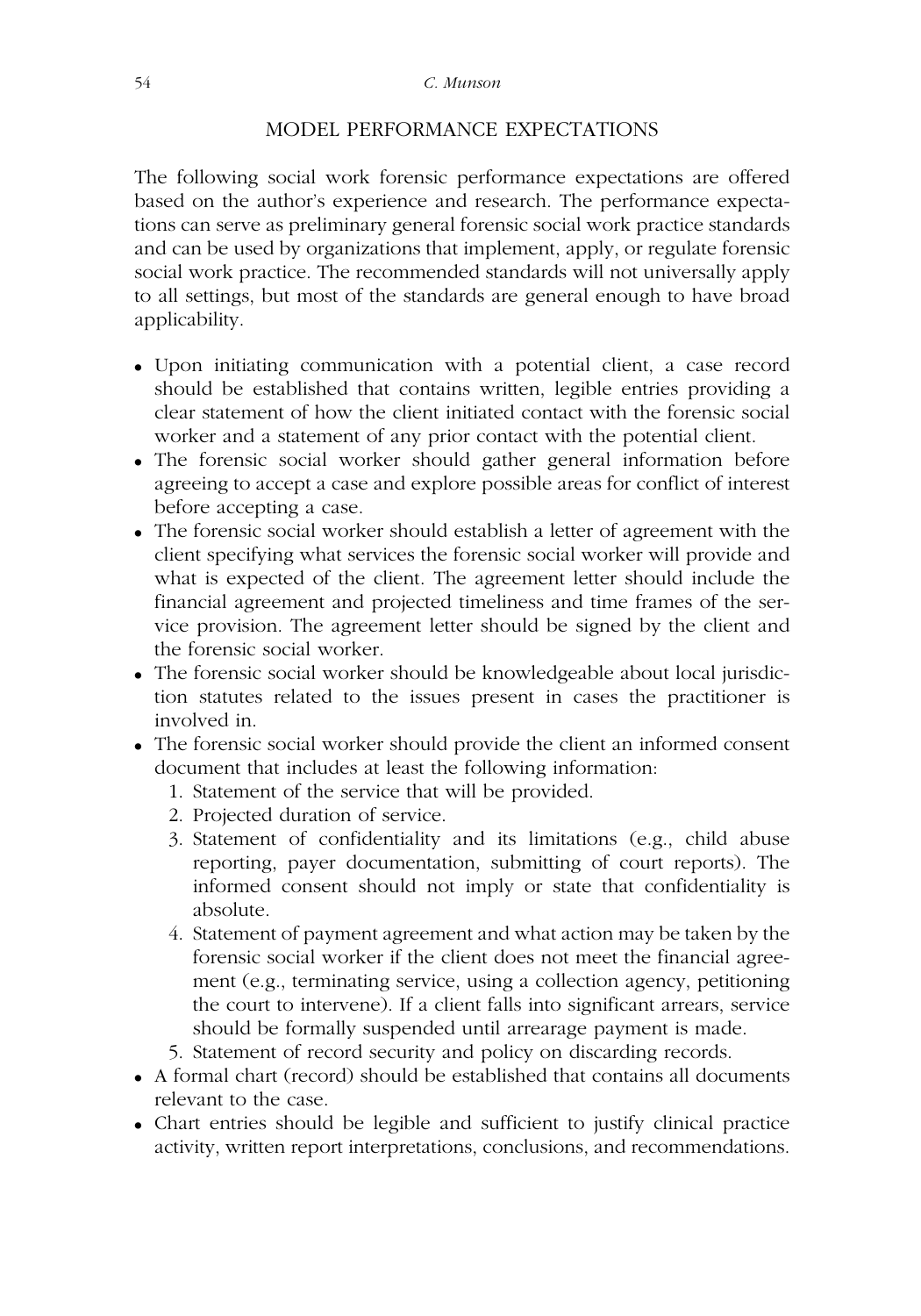- . The forensic social work record should be stored in a secure location, and the forensic social worker's practice protocol should specify the records security safeguards the forensic social worker has in place.
- . The forensic social worker should always be clear about whether the role performed is that of a therapist or evaluator. The two roles should not be combined or applied at different times with the same client.
- . The forensic social worker should not testify in a case as an expert witness when the forensic social worker is or has been in a therapeutic role with the client. It is permissible for a forensic social worker to testify as a fact witness in a case regarding a current or former therapy client.
- . The forensic social worker should not provide therapeutic services to more than one member of a family at the same time. Individual sessions with family members are permissible when performing couples therapy or family therapy.
- . The forensic social worker should not make any diagnosis, assessment, or render an opinion about a person the forensic social worker has not interviewed or evaluated.
- . The forensic social worker should not accept clients from an attorney whom the forensic social worker has paid fess to for personal services or has personal contact with or personal relationship with.
- . The forensic social worker should always be professional and cooperative with attorneys even when being challenged.
- . The forensic social worker should document any unprofessional conduct by an attorney and seek consultation if the forensic social worker believes the lawyer's conduct is at a level that requires filing of a complaint.
- . When providing expert witness testimony the forensic practitioner should be impartial and be mindful the duty is to inform, aid, assist, and educate the court.
- . Forensic practitioners should not enter a forensic practice agreement with an attorney on another party that solicits the practitioner's opinion before committing to an agreement
- . A forensic social worker should not testify as a fact witness and an expert witness in the same case.
- $\bullet$  A forensic social worker should only testify in an area of his/her competency based on knowledge, skill, experience, training, or education (the general criteria is that the person practice at least 20 hours per week in the area of the expert testimony).
- . A forensic social worker should not accept a fee for testifying as a fact witness.
- . A forensic social worker should always respond to a subpoena. If the practitioner does not want to comply with all or part of a subpoena, the attorney should be notified and negotiation entered to reach an agreement.

Some of the recommended practice standards may be considered controversial, but it should be recognized that this is a beginning effort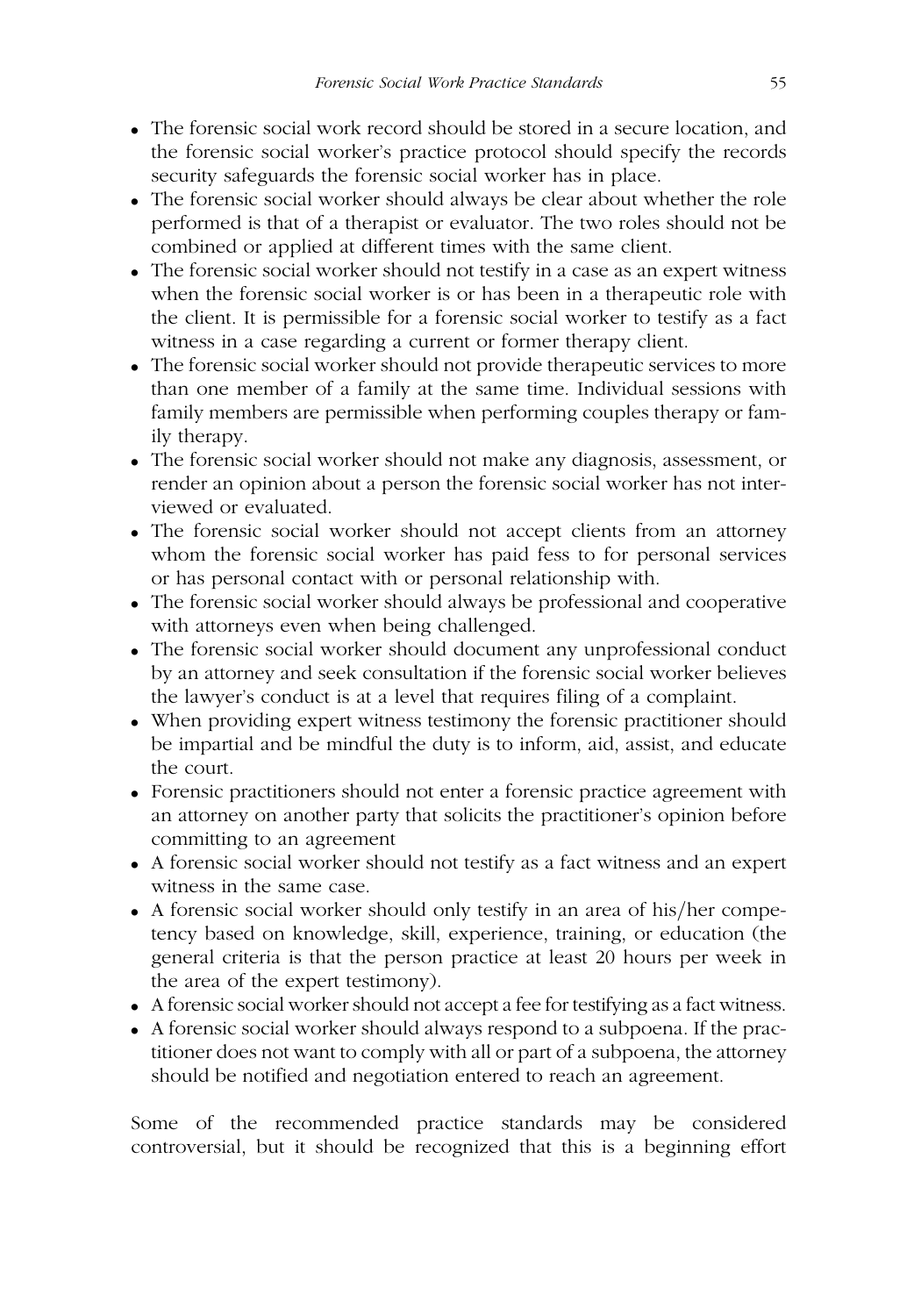and the proposed standards are designed to stimulate debate that is needed to forge an acceptable set of forensic social work practice standards.

## **CONCLUSIONS**

As long as the social work profession does not have clearly defined general and specific forensic practice standards, practitioners will be open to absurd and unfair allegations that can be costly and disruptive to professional careers. Also, the lack of practice standards will continue to present problems for courts and licensing boards in the process of judging forensic practice performance. The absence of forensic practice standards leads to error proneness for regulatory bodies and courts, which results in lengthy, time-consuming, expensive appeals and potential harm to practitioners and clients. What is proposed in this article is a beginning for forensic social workers to unite and codify the excellent and compelling work they perform on a daily basis on behalf of clients. In the spirit of what the U.S. Supreme Court wrote in the *Jaffee v*. Redmond opinion, forensic social workers have an honorable place in serving those in distress and forensic social workers need to develop practice standards to avoid erosion of the excellent work they perform. The Supreme Court in deciding that ''federal privilege extends to confidential communications made to licensed social workers in the course of psychotherapy,'' stated:

The psychotherapist privilege serves the public interest by facilitating the provision of appropriate treatment for individuals suffering the effects of a mental or emotional problem. The mental health of our citizenry, no less than its physical health, is a public good of transcendent importance ... . The reasons for recognizing a privilege for treatment by psychiatrists and psychologists apply with equal force to treatment by a clinical social worker such as Karen Beyer. Today, social workers provide a significant amount of mental health treatment ... . Their clients often include the poor and those of modest means who could not afford the assistance of a psychiatrist or psychologist, but whose counseling sessions serve the same public goals. We therefore agree with the Court of Appeals that ''drawing a distinction between the counseling provided by costly psychotherapists and the counseling provided by more readily accessible social workers serves no discernible public purpose.''

#### **REFERENCES**

<sup>\*</sup> American Professional Society on the Abuse of Children. (1997). Practice guidelines: Psychosocial evaluations of suspected sexual abuse in children (2nd ed.). Chicago: Author.

American Psychological Association. (2009). Guidelines for child custody evaluations in family law proceedings. Washington, DC: Author.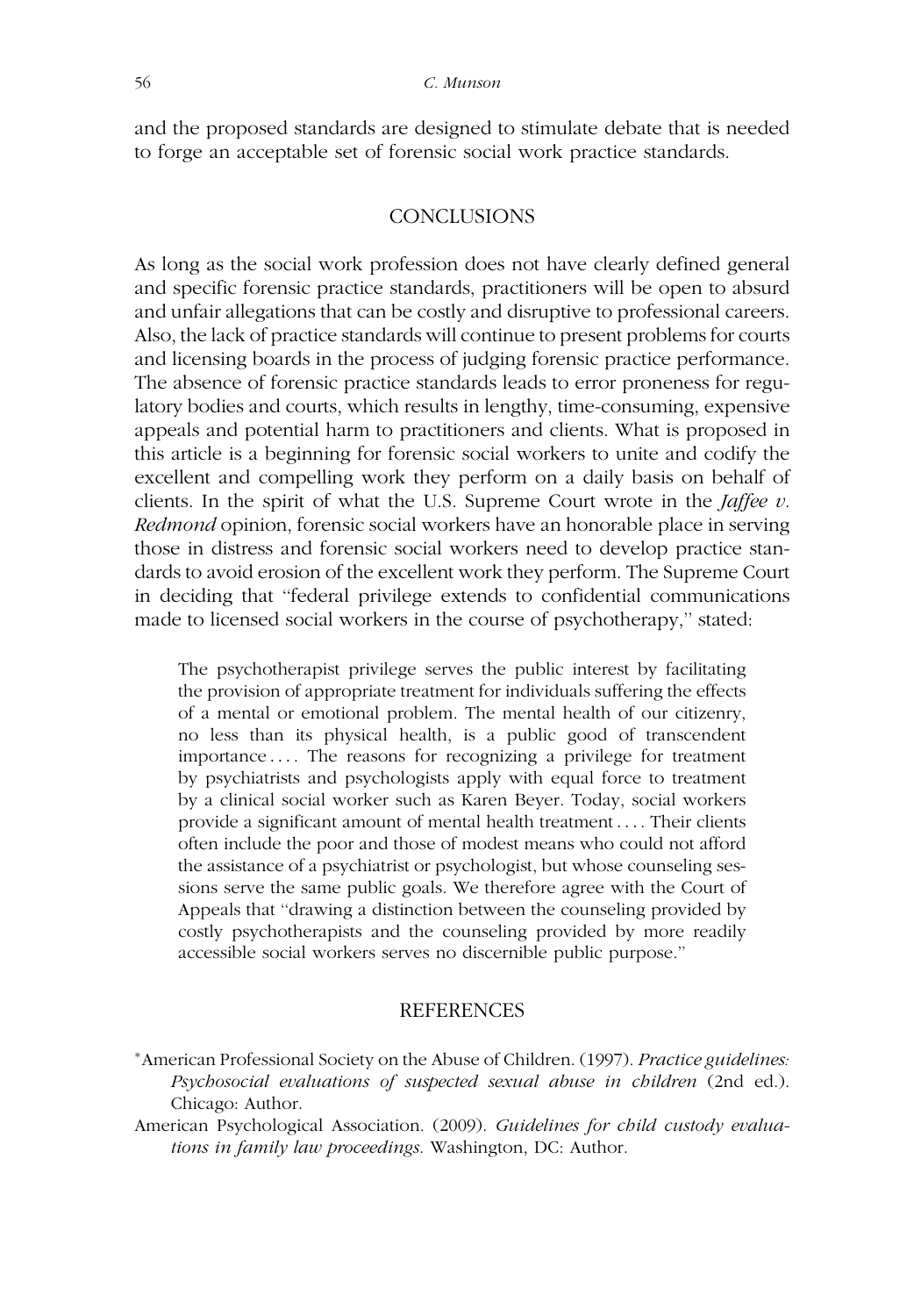- Barker, R. L., & Branson, D. M. (2000). Forensic social work: Legal aspects of professional practice. New York: Haworth.
- Berliner, L., & Conte, J. (1993). Sexual abuse evaluations: Conceptual and empirical obstacles. Child Abuse and Neglect, 17, 111–125.
- Bourg, W., Broderick, R., Flagor, R., Kelly, R., Ervin, D., & Butler, J. (1999). A child interviewer's guidebook. Thousand Oaks, CA: Sage.
- Brownell, P., & Roberts, A. L. (2002). A century of social work in criminal justice and correctional settings. Journal of Offender Rehabilitation, 35(2), 1–17.
- Carnes, C., Wilson, C., & Nelson-Gardell, D. (1999). Extended forensic evaluation when sexual abuse is suspected: A model and preliminary data. Child Maltreatment, 4, 242–254.
- Carnes, C. N., Nelson-Gardell, D., Wilson, C., & Orgassa, U. C. (2001). Extended forensic evaluation when sexual abuse is suspected: A multisite field study. Child Maltreatment, 6, 230–242.
- Ceci, S. J., & Bruck, M. (1994). How reliable are children's statements... It depends. Family Relations, 43, 255–257.
- Chatfield, G. (2008). History of the NOFSW. Unpublished manuscript.
- Clermont, K. M. (2010). Federal rules of civil procedure. New York: Foundation Press.
- Committee on Child Abuse and Neglect of the Ohio Chapter of the American Academy of Pediatrics the Ohio Department of Health and The Ohio Attorney General's Office. (2000). Ohio Pediatric Sexual Abuse Protocol. Cincinnati, OH: Author.
- Connell, M. (2008). The child advocacy center model. In K. Kuehnle & M. Connell (Eds.), The evaluation of child sexual abuse allegations: A comprehensive guide to assessment and testimony (pp. 423–450) Hoboken, NJ: John Wiley and Sons.
- Conte, J. R. (1995). Assessment of children who may have been abused: The real world context. In T. Ney (Ed.), True and false allegations of child sexual abuse (pp. 290–301). New York: Brunner Mazel.
- Dahir, V. B., Richardson, J. T., Ginsburg, G. P., Gatowski, S. I., Dobbin, S. A., & Merlino, M. L. (2005). Judicial application of Daubert to psychological syndrome and profile evidence: A research note. Psychology, Public Policy, and Law, 11, 62–82.
- Daly, L. W. (2000). A simplified interview protocol in interviewing alleged child abuse victims, Kent, WA: Daly Corporation.
- Daubert v. Merrell Dow Pharmaceuticals Inc. 509 U.S. 579 (1993).
- DeVoe, E. R., & Faller, K. C. (2002). Questioning strategies in interviews with children who may have been sexually abused. Child Welfare, 81, 6–31.
- Elliot, D. M., & Briere, J. (1994). Forensic sexual abuse evaluations of older children: Disclosures and symptomatology. Behavioral Sciences and the Law, 12, 261–277.
- Faller, K. C. (2006). Interviewing children about sexual abuse: Controversies and best practices. New York: Oxford University Press.
- Frothingham, T. (1994). The British case conference in child sexual abuse: Another model for America. Child Abuse & Neglect, 18, 103–106.
- Frye v. United States. 293 F. 1013 (D.C. Cir. 1923).
- \*Gardner, R. A. (2005). Protocols for the sex abuse evaluation. Cresskill, NJ: Creative Therapeutics.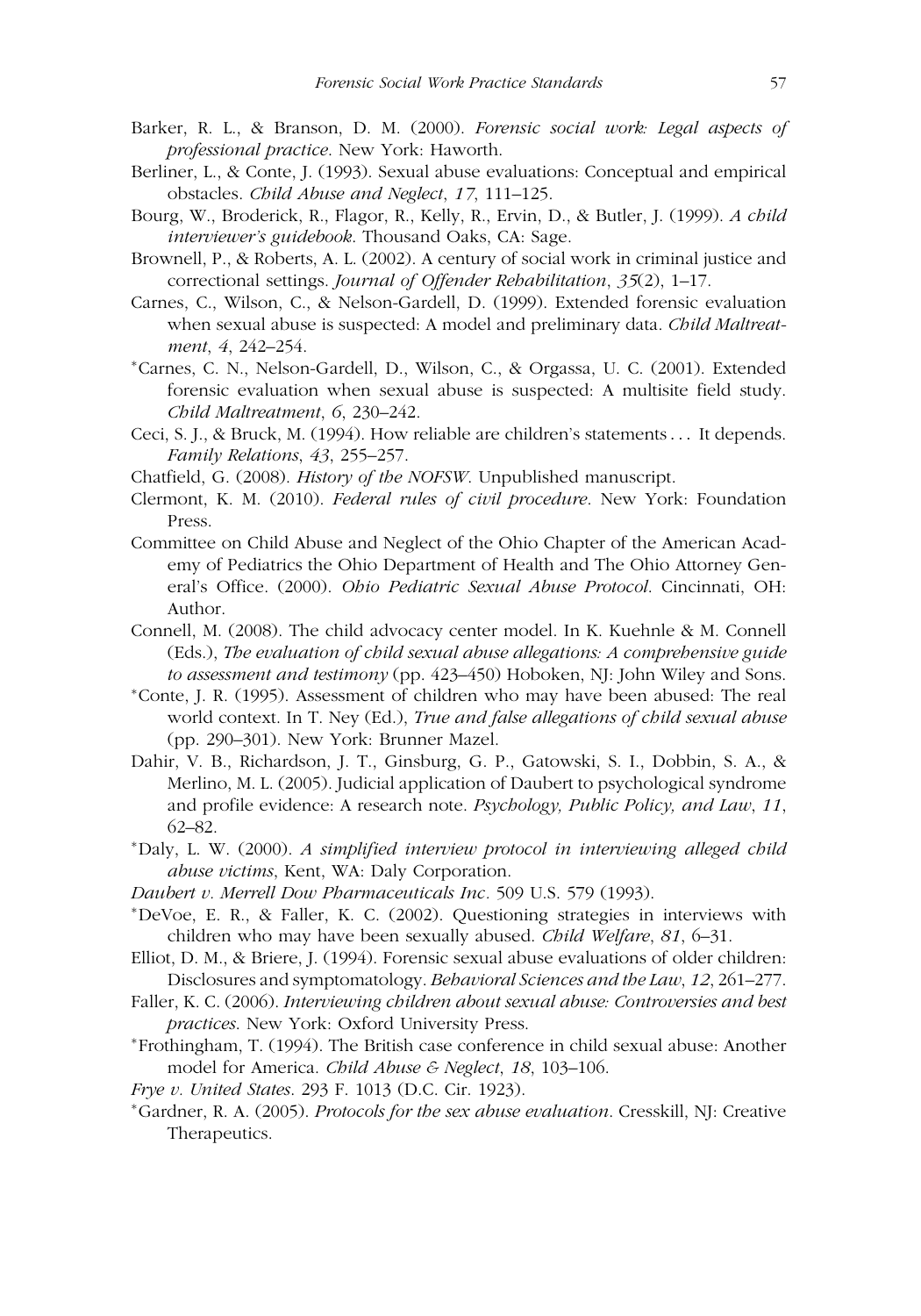- Gatowski, S. I., Dobbin, S. A., Richardson, J. T., Ginsburg, G. P., Merlino, M. L., & Dahir, V. B. (2001). Asking the gatekeepers: A national survey of judges on judging expert evidence in a post-Daubert world. Law and Human Behavior, 25, 433–458.
- General Electric Company v. Joiner. (96–188) 78 F.3rd 524 (1997).
- Gonzalez, L. S., Waterman, J., Kelly, R., McCord, J., & Oliveri, M. K. (1993). Children's patterns of disclosures and recantations of sexual and ritualistic abuse allegations in psychotherapy. Child Abuse and Neglect, 17, 281–289.
- Green, G., Thorpe, J., & Traupmann, M. (2005). The sprawling thicket: Knowledge and specialisation in forensic social work. Australian Social Work, 58, 142–153.
- Haynes-Seman, C., & Baumgarten, B. (1994). Children speak for themselves: Using the Kempe interactional assessment to evaluate allegations of parent/child sexual abuse. Child Abuse & Neglect, 20, 1139-1140.
- Helibrun, K., DeMatteo, D., Marczyk, G., & Goldstein, A. M. (2008). Standards of practice and care in forensic mental health assessment: Legal, professional, and principals-based considerations. Psychology, Public Policy, and Law, 14,  $1-26$ .
- Hewitt, S. K. (1999). Assessing allegations of sexual abuse in preschool children: Understanding small voices. Thousand Oaks, CA: Sage.
- Hinkle, J. L., Fowler, S., McLlvoy, L., & Bell, S. (2005). What are neuroscience nursing best practices? (Guest Editorial). Journal of Neuroscience Nursing, 37, 236–242.
- Hughes, D. S., & O'Neal, B. A. (1983). A survey of current forensic social work. Social Work, 8, 392–394.
- Jaffee v. Redmond. (95–266), 518 U.S. 1 (1996).
- Keary, K., & Fitzpatrick, C. (1994). Children's disclosure of sexual abuse during formal investigation. Child Abuse and Neglect, 18, 543–548.
- Krafka, C., Dunn, M. A., Johnson, M. T., Cecil, J. S., & Miletich, D. (2002). Judge and attorney experiences, practices, and concerns regarding expert testimony in federal civil trials. Psychology, Public Policy and Law, 8, 309–332.
- Kumho Tire Co v. Carmichael. (97–1709) 526 U.S. 137 (1999) 131 F.3d 1433.
- Lamb, M. E., Orbach, Y., Hershkowitz, I., Esplin, P. W., & Horowitz, D. (2007). A structured forensic interview protocol improves the quality and informativeness of investigative interviews with children: A review of research using the NICHD investigative interview protocol. Child Abuse and Neglect, 31, 1201–1231.
- Lamb, M. E., Sternberg, K. J., & Esplin, P. W. (1998). Conducting investigate interviews of alleged sexual abuse victims. Child Abuse and Neglect, 2, 813–823.
- Lewis, K. (2009). Child custody evaluations by social workers: Understanding the five stages of custody. Washington, DC: NASW Press.
- Lyon, T. D., Lamb, M. E., & Meyers, J. E. B. (2009). Authors' responses to Vieth: Legal and psychological support for the NICHD interviewing protocol. Child Abuse and Neglect, 33, 71–74.
- Maschi, T., Bradley, C., & Ward, K. (2009). Forensic social work: Psychosocial and legal issues in diverse practice settings. New York: Springer.
- Merriam-Webster (2010). Merriam-Webster Dictionary (2010) Springfield, MA.
- Munson, C. E. (2002a). Forensic social work and expert testimony in child welfare. In G. Greene & A. R. Roberts, (Eds.), Social workers' desk reference (pp. 684–690). Oxford, UK: Oxford University Press.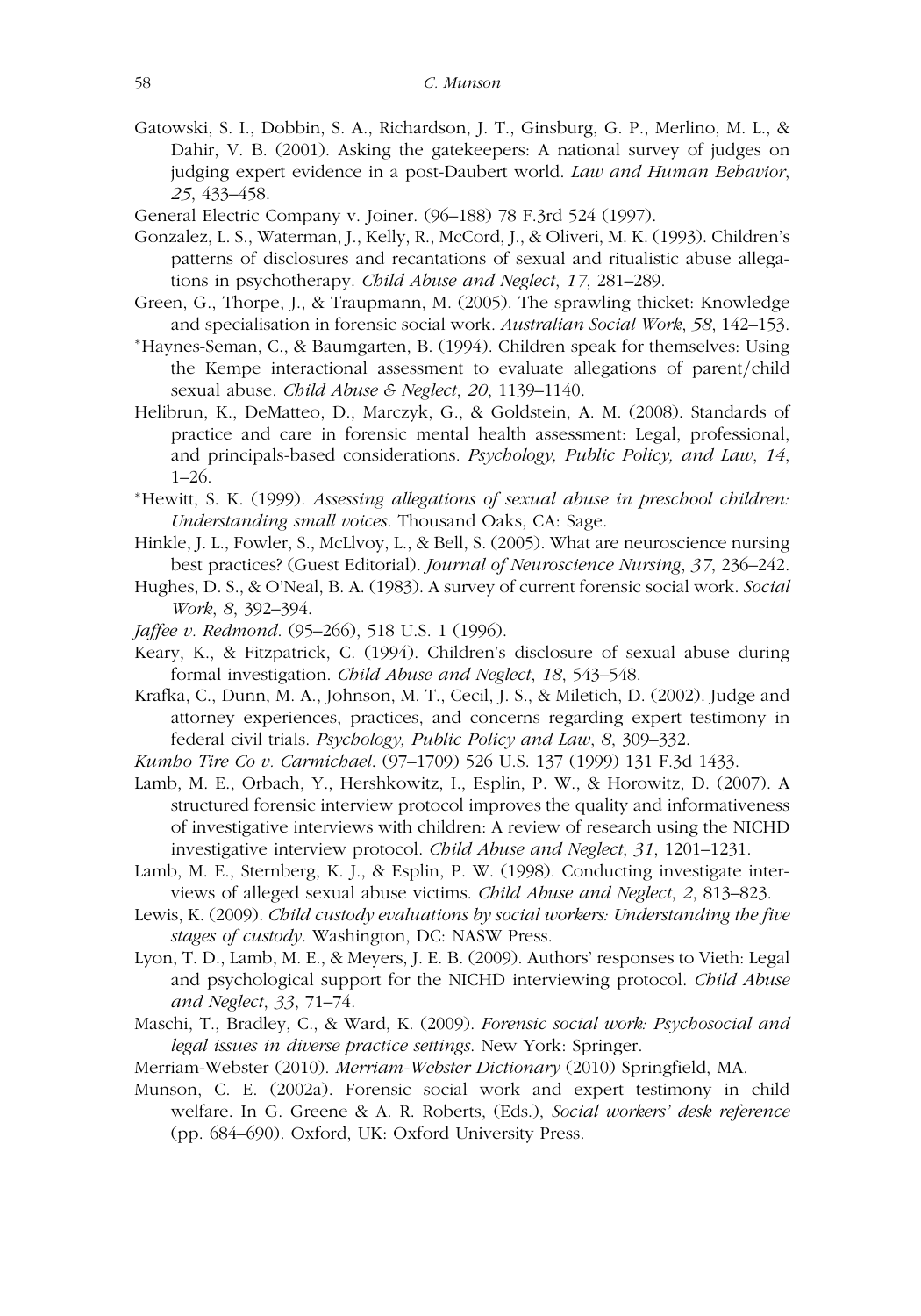- Munson, C. E. (2002b). The techniques and process of supervisory practice. In G. Greene, & A. R. Roberts (Eds.), Social workers desk reference (pp. 38–44). Oxford, UK: Oxford University Press.
- Munson, C. E. (2002c). Handbook of clinical social work supervision (3rd ed.). London, UK: Taylor and Francis.
- Munson, C. E. (2007). Contemporary issues and trends in social work supervision. In W. Spitzer (Ed.), Trends in social work health care practice and supervision (pp. 1–28). New York: Thomas Publishers.
- Munson, C. E. (2009). Forensic social work and expert witness testimony in child welfare. In A. R. Roberts & D. Springer (Eds.), Social work in juvenile and criminal justice settings: An evidence-based handbook (pp. 67–92). Springfield, IL: Charles V. Thomas.
- \*Myers, J. E. B., et al. (2002). The APSAC handbook on child maltreatment (2nd ed.). Thousand Oaks, CA: Sage.
- Mynatt, C. R., Doherty, M. R., & Tweney, R. D. (1977). Confirmation bias in a simulated research environment: An experimental study of scientific inference. The Quarterly Journal of Experimental Psychology, 29, 85–95.
- National Association of Social Workers. (1996). Code of ethics. Washington, DC: Author.
- \*National Crime Victims Research and Treatment Center. (2004). Child physical and sexual abuse: Guidelines for treatment: Revised report. Charleston, SC: Author. National Organization of Forensic Social Work. (1997). What is forensic social work?
- Retrieved on April 25, 2010, from http://www.nofsw.org
- Neighbors, I. A., Chambers, A., Levin, E., Nordman, G., & Tutrone, C. (2000). Social work and the law: Proceedings of the National Organization of Forensic Social Work. New York: Taylor and Francis.
- Oss, M. E. (2005). What are ''best practices,'' anyway? (Editorial), Behavioral Health Management, 18, 3.
- $*$ Poole, D. A., & Lamb, M. E. (2003). Investigative interviews of children: A guide for helping professionals. Washington, DC: American Psychological Association.
- Reamer, F. (2006a). Social work values and ethics. New York: Columbia University Press.
- Reamer, F. (2006b). Ethical standards in social work: A review of the NASW code of ethics. Washington, DC: NASW Press.
- Rice, S. A. (1929). Interviewer bias as a contagion. American Journal of Sociology, 35, 421–423.
- Roberts, A. R., & Brownell, P. (1999). A century of forensic social work: Bridging the past to the present. Social Work, 44, 359–369.
- Saywitz, K. J., & Snyder, L. (1996). Narrative elaboration: Test of a new procedure for interviewing children. Journal of Consulting & Clinical Psychology. 1996, 64, 1347–1357.
- Sorenson, T., & Snow, B. (1991). How children tell: The process of disclosure in child sexual abuse. Child Welfare, 70(1), 2–3.
- Sperling, H. D. (1999). Expert evidence: The problem of bias and other things. Retrieved from http://www.lawlink.nsw.gov.au/sc/se.nsf/pages/sp-030999
- \*Steller, M., & Köhnken, G. (1989). Criteria-Based Content Analysis. In D. C. Raskin (Ed.), Psychological methods in criminal investigation and evidence (pp. 217–245). New York: Springer.